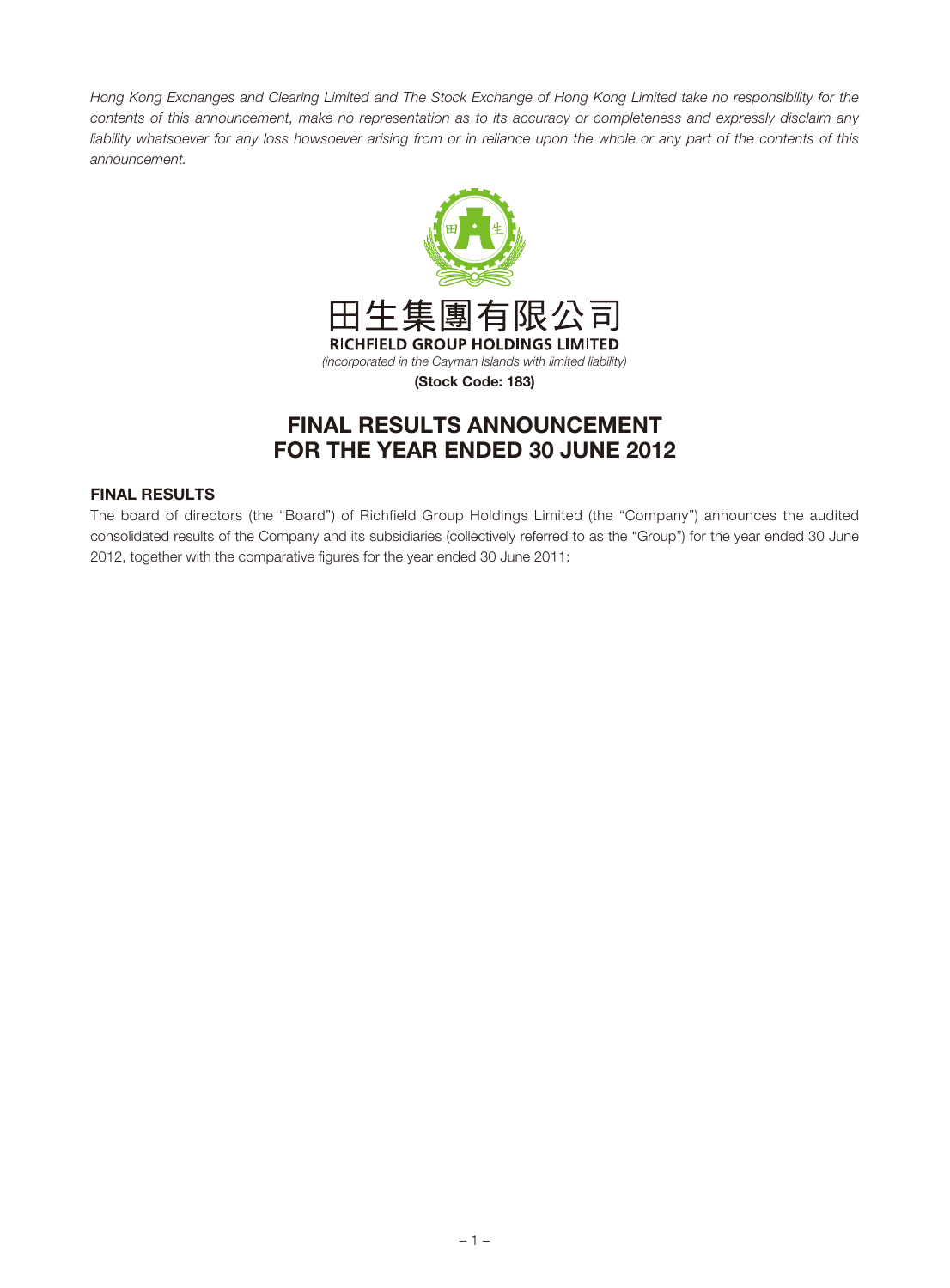# **CONSOLIDATED INCOME STATEMENT**

For the year ended 30 June 2012

|                                                                                                                      |                | 2012<br><b>HK\$'000</b> | 2011<br>HK\$'000 |
|----------------------------------------------------------------------------------------------------------------------|----------------|-------------------------|------------------|
|                                                                                                                      | <b>Notes</b>   |                         |                  |
| <b>Continuing operations</b>                                                                                         |                |                         |                  |
| Revenue                                                                                                              | $\overline{4}$ | 153,807                 | 485,304          |
| Cost of sales                                                                                                        |                | (69, 534)               | (203, 677)       |
| <b>Gross profit</b>                                                                                                  |                | 84,273                  | 281,627          |
| Other income                                                                                                         | 5              | 16,098                  | 8,073            |
| Selling and distribution expenses                                                                                    |                | (4, 947)                | (9,050)          |
| Administrative expenses                                                                                              |                | (64, 683)               | (77, 597)        |
| Operating profit                                                                                                     |                | 30,741                  | 203,053          |
| Finance costs                                                                                                        | 7              | (891)                   | (1)              |
| Share of profit of associates                                                                                        | 12             |                         |                  |
| Share of profit of a jointly controlled entity                                                                       |                |                         |                  |
| Profit before income tax                                                                                             | 6              | 29,850                  | 203,052          |
| Income tax expense                                                                                                   | 8              | (5,631)                 | (35, 142)        |
| Profit for the year from continuing operations                                                                       |                | 24,219                  | 167,910          |
| <b>Discontinued operations</b>                                                                                       |                |                         |                  |
| Loss for the year from discontinued operations                                                                       | 10             |                         | (7)              |
| Profit for the year attributable to owners of the Company                                                            |                | 24,219                  | 167,903          |
| Earnings/(Loss) per share for profit/(loss) attributable to owners<br>of the Company during the year<br><b>Basic</b> | 11             |                         |                  |
| - from continuing operations                                                                                         |                | <b>HK 0.70 cent</b>     | HK 5.18 cents    |
| - from discontinued operations                                                                                       |                |                         |                  |
| - from continuing and discontinued operations                                                                        |                | <b>HK 0.70 cent</b>     | HK 5.18 cents    |
| Diluted                                                                                                              |                |                         |                  |
| - from continuing operations                                                                                         |                | <b>HK 0.70 cent</b>     | HK 5.17 cents    |
| - from discontinued operations                                                                                       |                |                         |                  |
| - from continuing and discontinued operations                                                                        |                | <b>HK 0.70 cent</b>     | HK 5.17 cents    |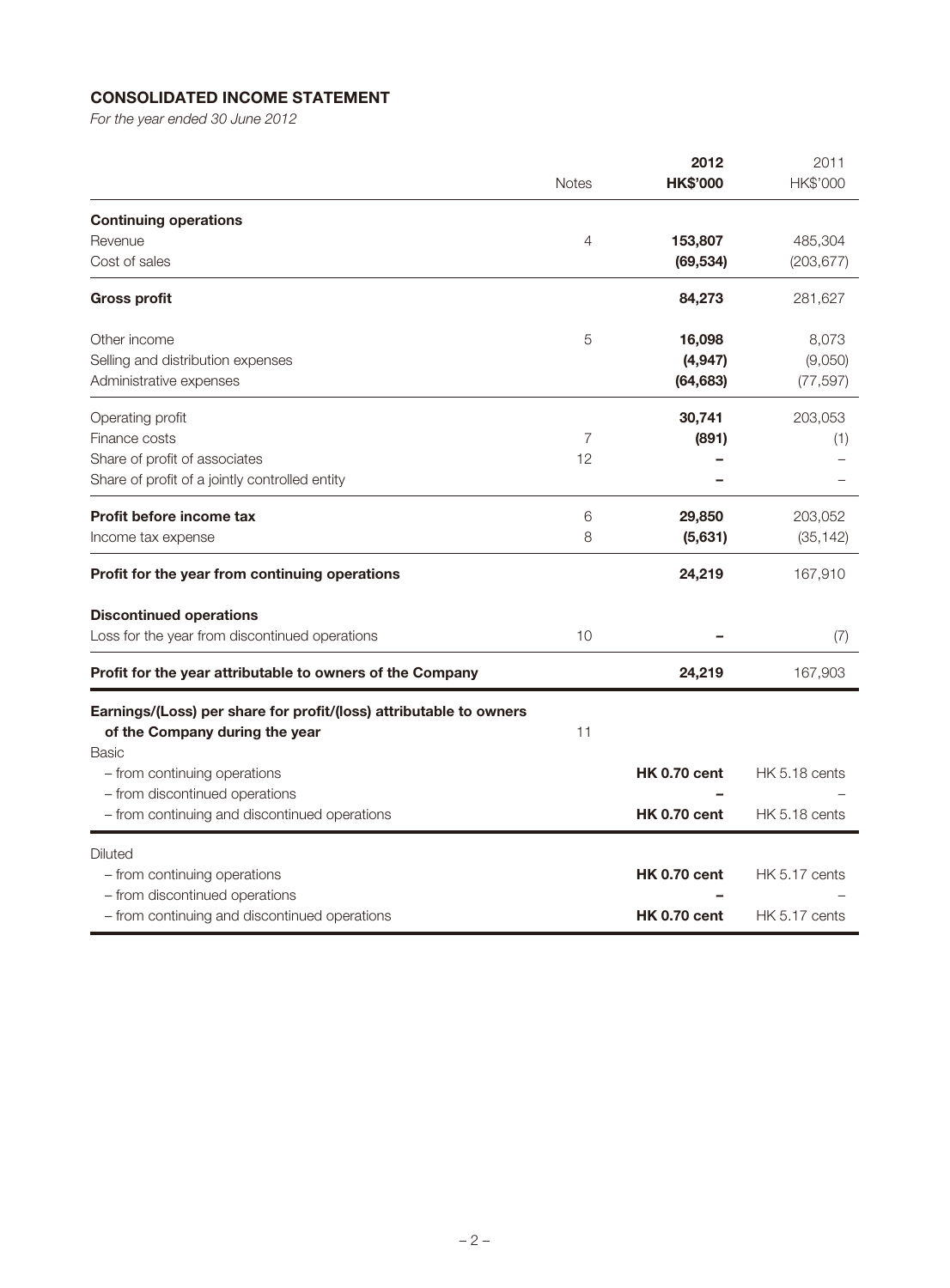# **CONSOLIDATED STATEMENT OF COMPREHENSIVE INCOME**

For the year ended 30 June 2012

|                                                                                                                                           | 2012<br><b>HK\$'000</b> | 2011<br><b>HK\$'000</b> |
|-------------------------------------------------------------------------------------------------------------------------------------------|-------------------------|-------------------------|
| <b>Profit for the year</b>                                                                                                                | 24,219                  | 167,903                 |
| Other comprehensive income<br>Net fair value loss on available-for-sale financial assets<br>Reclassified from equity to profit or loss on | (39, 842)               | (42, 367)               |
| significant decline in fair value of available-for-sale financial assets                                                                  | 3,877                   |                         |
| Other comprehensive income for the year, net of tax                                                                                       | (35,965)                | (42, 367)               |
| Total comprehensive income for the year<br>attributable to owners of the Company                                                          | (11,746)                | 125.536                 |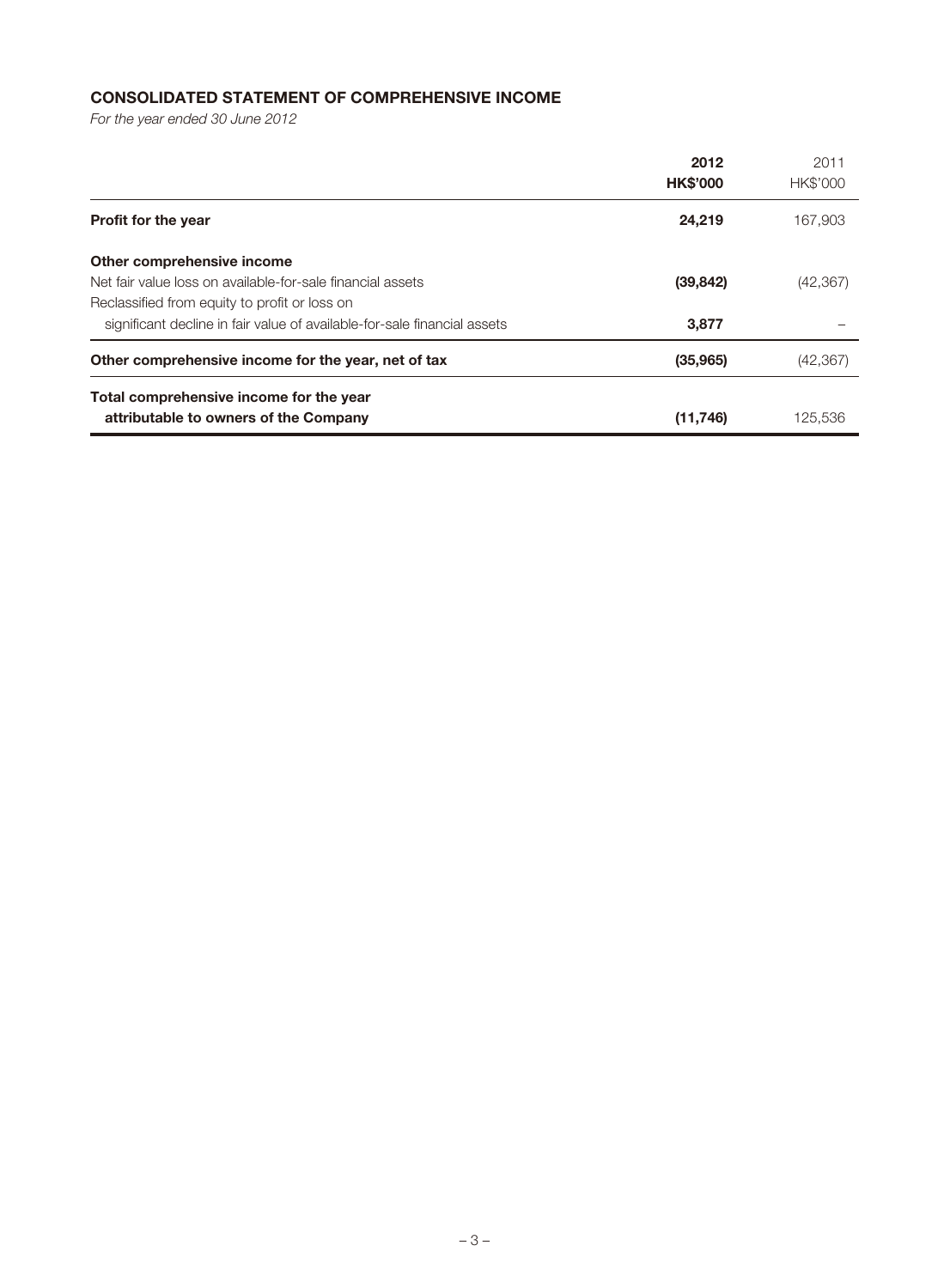# **CONSOLIDATED STATEMENT OF FINANCIAL POSITION**

As at 30 June 2012

|                                                       | <b>Notes</b> | 2012<br><b>HK\$'000</b> | 2011<br>HK\$'000 |
|-------------------------------------------------------|--------------|-------------------------|------------------|
| <b>ASSETS AND LIABILITIES</b>                         |              |                         |                  |
| <b>Non-current assets</b>                             |              |                         |                  |
| Property, plant and equipment                         |              | 138,347                 | 62,741           |
| Interests in associates                               | 12           |                         |                  |
| Interests in a jointly controlled entity              |              |                         |                  |
| Goodwill                                              | 13           | 474,000                 | 474,000          |
| Available-for-sale financial assets                   | 14           | 93,797                  | 106,918          |
| Deposits                                              |              |                         | 2,000            |
|                                                       |              | 706,144                 | 645,659          |
| <b>Current assets</b>                                 |              |                         |                  |
| Properties held for trading                           | 15           | 262,623                 | 70,437           |
| Properties under development                          |              | 426,888                 | 381,150          |
| Trade receivables                                     | 16           | 24,860                  | 163,126          |
| Prepayments, deposits and other receivables           |              | 7,671                   | 34,943           |
| Financial assets at fair value through profit or loss | 17           | 3,198                   | 3,480            |
| Amounts due from associates                           | 12           | 68,059                  | 61,414           |
| Amount due from a jointly controlled entity           |              | 4,620                   |                  |
| Cash and cash equivalents                             |              | 617,416                 | 756,248          |
| Restricted bank deposits                              | 18           | 95,000                  | 58,115           |
|                                                       |              | 1,510,335               | 1,528,913        |
| <b>Current liabilities</b>                            |              |                         |                  |
| Trade payables                                        | 19           |                         | 39,740           |
| Accrued expenses and other payables                   |              | 122,903                 | 143,715          |
| Borrowings                                            |              | 140,731                 |                  |
| Finance lease liabilities                             |              | 467                     | 203              |
| Provision for income tax                              |              | 21,906                  | 57,420           |
|                                                       |              | 286,007                 | 241,078          |
| Net current assets                                    |              | 1,224,328               | 1,287,835        |
| <b>Total assets less current liabilities</b>          |              | 1,930,472               | 1,933,494        |
| <b>Non-current liabilities</b>                        |              |                         |                  |
| Borrowings                                            |              | 234,000                 | 215,983          |
| Finance lease liabilities                             |              | 1,399                   | 709              |
|                                                       |              | 235,399                 | 216,692          |
| <b>Net assets</b>                                     |              | 1,695,073               | 1,716,802        |
| <b>EQUITY</b>                                         |              |                         |                  |
| Equity attributable to owners of the Company          |              |                         |                  |
| Share capital                                         | 20           | 34,785                  | 34,785           |
| Reserves                                              |              | 1,660,288               | 1,682,017        |
| <b>Total equity</b>                                   |              | 1,695,073               | 1,716,802        |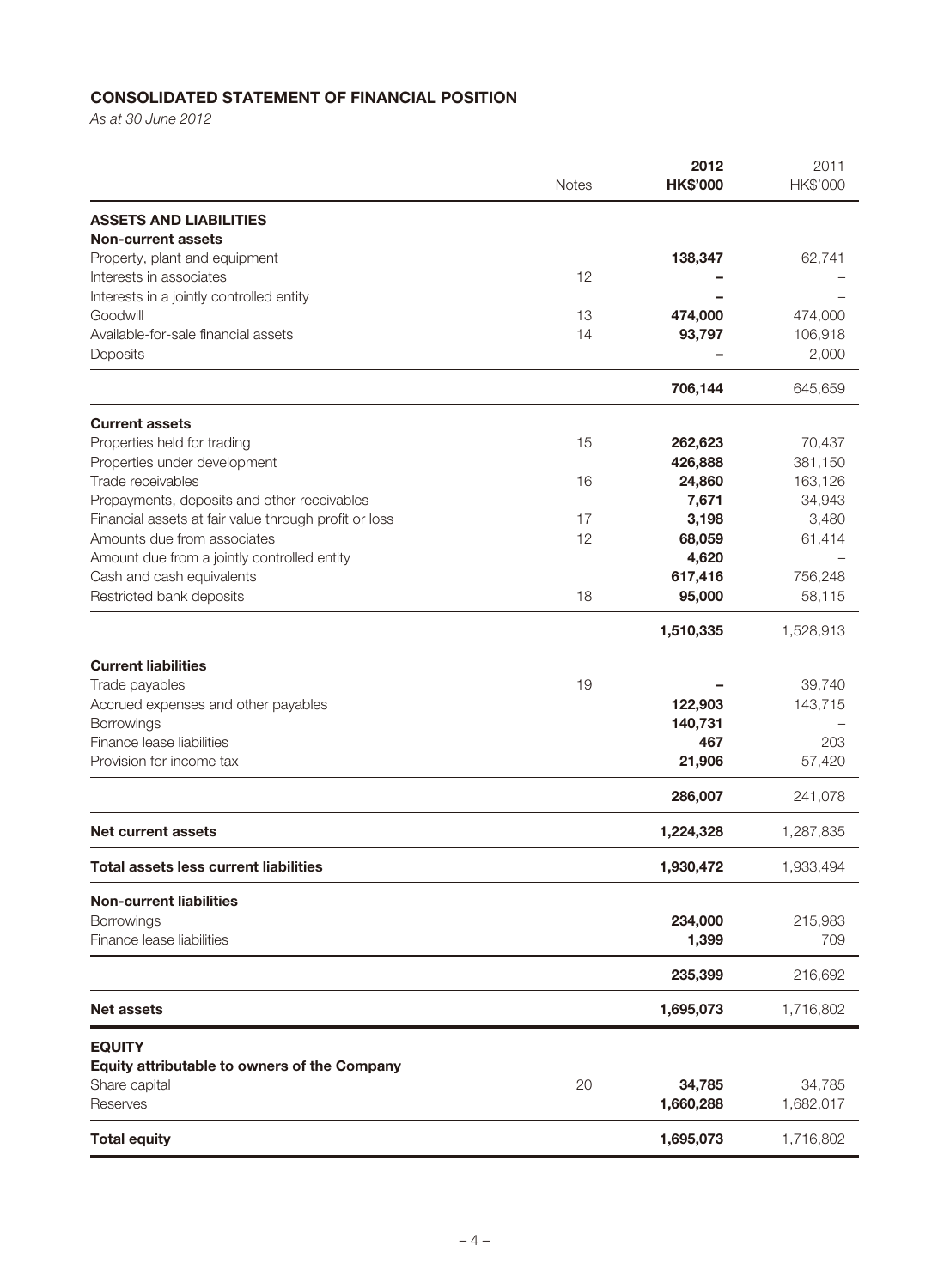# **CONSOLIDATED STATEMENT OF CHANGES IN EQUITY**

For the year ended 30 June 2012

|                                                                                                                                                        | <b>Share</b><br>capital<br><b>HK\$'000</b> | <b>Share</b><br>premium<br>account<br><b>HK\$'000</b> | Proposed<br>final<br>dividend<br><b>HK\$'000</b> | Share-based<br>payment<br>reserve<br><b>HK\$'000</b> | Revaluation<br>reserve<br><b>HK\$'000</b> | Retained<br>profits<br><b>HK\$'000</b> | <b>Total</b><br><b>HK\$'000</b> |
|--------------------------------------------------------------------------------------------------------------------------------------------------------|--------------------------------------------|-------------------------------------------------------|--------------------------------------------------|------------------------------------------------------|-------------------------------------------|----------------------------------------|---------------------------------|
| At 1 July 2010                                                                                                                                         | 29,285                                     | 716,054                                               |                                                  |                                                      | 84,224                                    | 168,813                                | 998,376                         |
| Issue of shares (note 20)<br>Share issued expenses<br>Equity-settled share-based payments                                                              | 5,500                                      | 599,500<br>(20, 829)                                  |                                                  | 8,719                                                |                                           |                                        | 605,000<br>(20, 829)<br>8,719   |
| Transactions with owners                                                                                                                               | 5,500                                      | 578,671                                               |                                                  | 8,719                                                |                                           |                                        | 592,890                         |
| Profit for the year<br>Other comprehensive income:<br>Net fair value loss on available-for-sale                                                        |                                            |                                                       |                                                  |                                                      |                                           | 167,903                                | 167,903                         |
| financial assets                                                                                                                                       |                                            |                                                       |                                                  |                                                      | (42, 367)                                 |                                        | (42, 367)                       |
| Total comprehensive income<br>for the year                                                                                                             |                                            |                                                       |                                                  | $\overline{\phantom{0}}$                             | (42, 367)                                 | 167,903                                | 125,536                         |
| Proposed 2011 final dividend<br>(note 9(a))                                                                                                            |                                            | (9,983)                                               | 9,983                                            |                                                      |                                           |                                        |                                 |
| At 30 June 2011 and 1 July 2011                                                                                                                        | 34,785                                     | 1,284,742                                             | 9,983                                            | 8,719                                                | 41,857                                    | 336,716                                | 1,716,802                       |
| 2011 final dividend paid (note 9(b))<br>Lapse of share options                                                                                         |                                            |                                                       | (9,983)                                          | (625)                                                |                                           | 625                                    | (9,983)                         |
| <b>Transactions with owners</b>                                                                                                                        |                                            |                                                       | (9,983)                                          | (625)                                                |                                           | 625                                    | (9,983)                         |
| Profit for the year<br>Other comprehensive income:                                                                                                     |                                            |                                                       |                                                  |                                                      |                                           | 24,219                                 | 24,219                          |
| Net fair value loss on available-for-sale<br>financial assets<br>Reclassified from equity to profit or loss<br>on significant decline in fair value of |                                            |                                                       |                                                  |                                                      | (39, 842)                                 |                                        | (39, 842)                       |
| available-for-sale financial assets                                                                                                                    |                                            |                                                       |                                                  |                                                      | 3,877                                     |                                        | 3,877                           |
| Total comprehensive income<br>for the year                                                                                                             | -                                          | ۰                                                     | -                                                | ۰                                                    | (35, 965)                                 | 24,219                                 | (11, 746)                       |
| Proposed 2012 final dividend<br>(note 9(a))                                                                                                            |                                            | (9,983)                                               | 9,983                                            |                                                      |                                           |                                        |                                 |
| At 30 June 2012                                                                                                                                        | 34,785                                     | 1,274,759                                             | 9,983                                            | 8,094                                                | 5,892                                     | 361,560                                | 1,695,073                       |

**Equity attributable to the owners of the Company**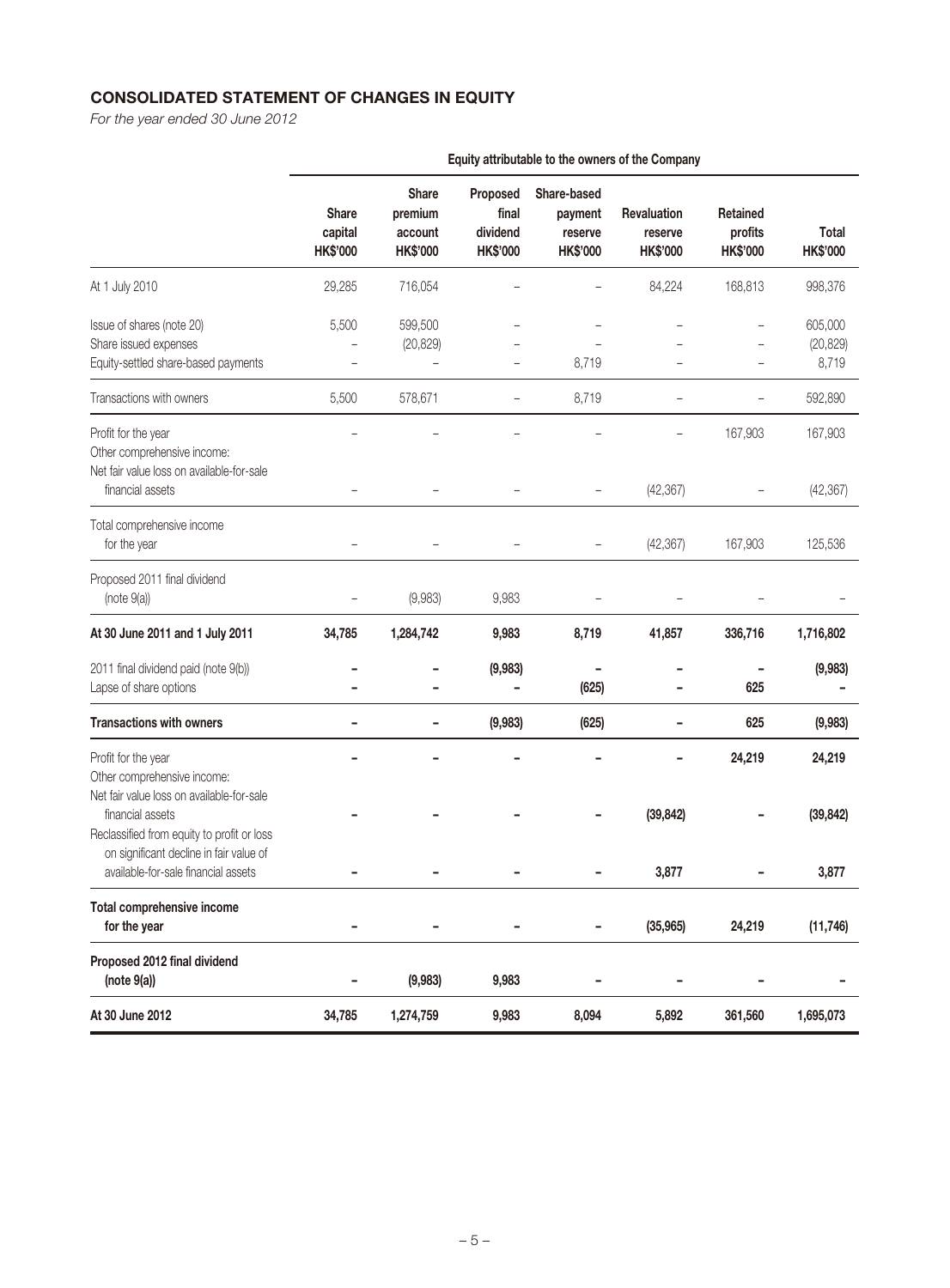## **NOTES TO THE FINANCIAL STATEMENTS**

For the year ended 30 June 2012

#### **1. GENERAL INFORMATION**

The Company is an exempted company with limited liability under the Companies Law (2001 Second Revision) of the Cayman Islands. The address of its registered office is Cricket Square, Hutchins Drive, P.O. Box 2681, Grand Cayman KY1-1111, Cayman Islands and its principal place of business is Unit 1209, 12th Floor, Silvercord Tower 2, 30 Canton Road, Tsim Sha Tsui, Hong Kong. The Company's issued shares have been listed on the Main Board (the "Main Board") of The Stock Exchange of Hong Kong Limited (the "Stock Exchange") since 2 December 2010.

The principal activity of the Company is investment holding. The Group is principally engaged in the provision of property brokerage services, provision of schemes for property consolidation, assembly and redevelopment, property trading and property development.

On 16 September 2011, the Group entered into a shareholder agreement with an independent third party (the "JV Partner"), pursuant to which the JV Partner subscribed 9 shares of US\$1 each of Cosmo Reach Limited ("Cosmo") at par, originally a wholly-owned subsidiary of the Company. As a consequence, the Group's interest in Cosmo was diluted from 100% to 10%. Since then, Cosmo is classified as a jointly controlled entity.

On 4 March 2011, the business of trading of recycled computers carried out by the subsidiaries, namely Maxitech System Company Limited ("Maxitech System") and Trigreat Investment Limited ("Trigreat Investment") were disposed of to an independent third party as this business had suffered persistent losses and there was no improvement in the near future. This business segment has been presented as discontinued operations in accordance with HKFRS 5.

Other than the deemed disposal as described above, there were no significant changes in the Group's operations during the year.

The consolidated financial statements have been prepared in accordance with Hong Kong Financial Reporting Standards ("HKFRSs") which collective term includes all applicable individual Hong Kong Financial Reporting Standards, Hong Kong Accounting Standards ("HKASs") and Interpretations issued by the Hong Kong Institute of Certified Public Accountants (the "HKICPA"). The consolidated financial statements also include the applicable disclosure requirements of the Hong Kong Company Ordinance and the Rules Governing the Listing of Securities on the Stock Exchange.

The consolidated financial statements are presented in Hong Kong Dollars ("HK\$"), which is also the functional currency of the Company and all values are rounded to the nearest thousand ("HK\$'000") unless otherwise stated.

The consolidated financial statements for the year ended 30 June 2012 were approved for issue by the Board on 27 September 2012.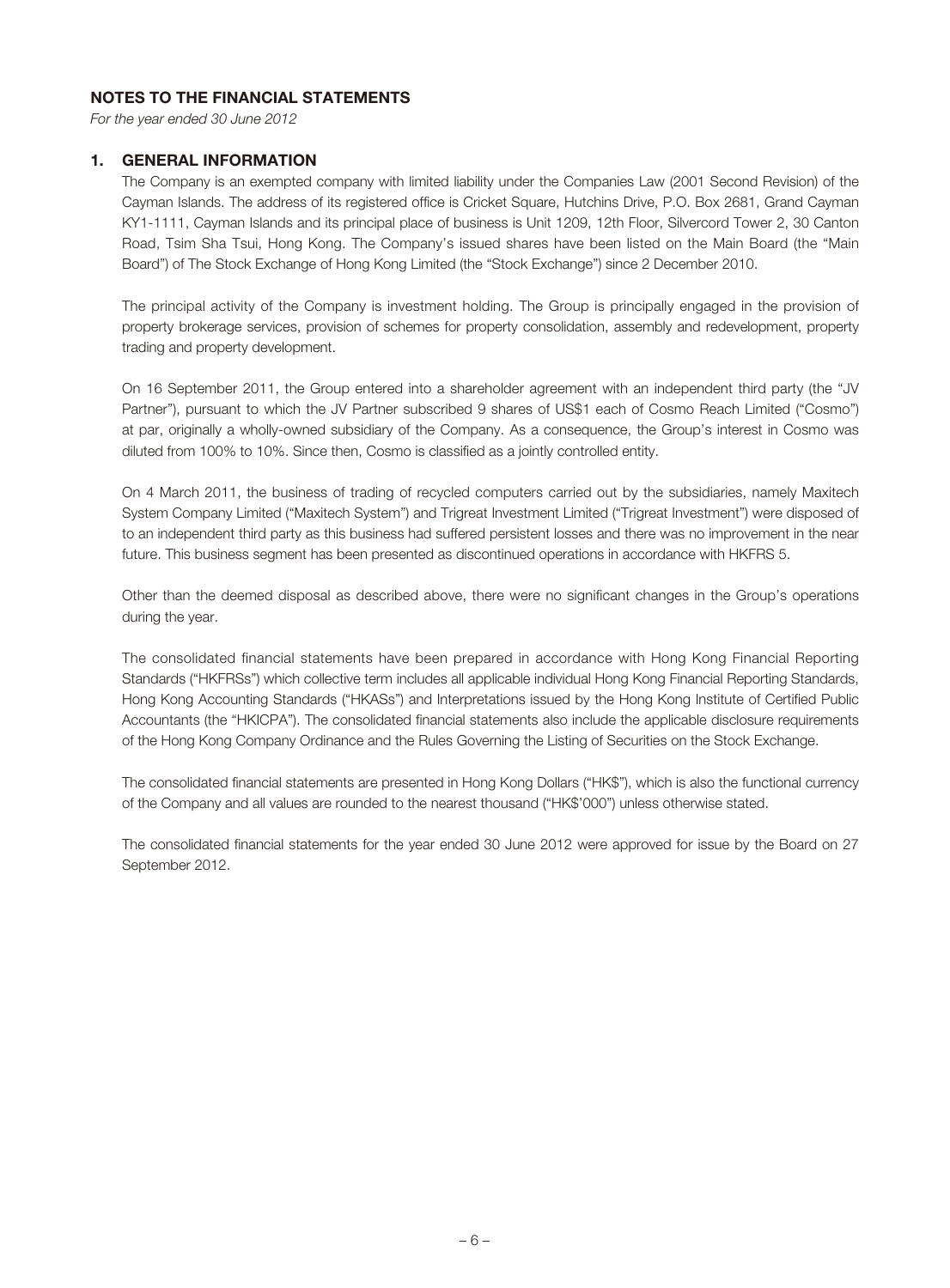# **2. ADOPTION OF NEW OR AMENDED HKFRSs**

In the current year, the Group has applied for the first time the following new standards, amendments and interpretations (the "New HKFRSs") issued by the HKICPA, which are relevant to and effective for the Group's financial statements for the annual period beginning on 1 July 2011:

| HKFRSs (Amendments)   | Improvements to HKFRSs 2010                |
|-----------------------|--------------------------------------------|
| HKAS 24 (Revised)     | <b>Related Party Disclosures</b>           |
| Amendments to HKFRS 7 | Disclosure – Transfers of Financial Assets |

Other than as noted below, the adoption of the New HKFRSs had no significant impact on how the Group's financial statements for the current and prior periods have been prepared and presented.

#### **HKFRS 7 (Amendments) – Financial Instruments: Disclosures**

As part of the improvements to HKFRSs issued in 2010, HKFRS 7 has been amended to enhance the interaction between quantitative and qualitative disclosures. If the carrying amount of a financial asset represents the maximum exposure to credit risk, the standard does not require a positive statement to this in the financial statements. This amended disclosure requirement has been applied retrospectively. The adoption of the amendments has no impact on the Group's reported profit or loss, total comprehensive income or equity for any period presented.

### **HKAS 24 (Revised) – Related Party Disclosures**

HKAS 24 (Revised) amends the definition of related party and clarifies its meaning. This may result in changes to those parties who are identified as being related parties of the reporting entity. The Group has reassessed the identification of its related parties in accordance with the revised definition and no amendment in the disclosures of its related party transactions in the current and comparable periods is required. The adoption of HKAS 24 (Revised) has no impact on the Group's reported profit or loss, total comprehensive income or equity for any period presented.

HKAS 24 (Revised) also introduces simplified disclosure requirements applicable to related party transactions where the Group and the counterparty are under the common control, joint control or significant influence of a government, government agency or similar body. These new disclosures are not relevant to the Group because the Group is not a government related entity.

#### **Amendments to HKFRS 7 –Transfers of Financial Assets: Disclosures**

The amendments to HKFRS 7 improve the disclosure requirements for transfer transactions of financial assets and allow users of financial statements to better understand the possible effects of any risks that may remain with the entity on transferred assets. The amendments also require additional disclosures if a disproportionate amount of transfer transactions are undertaken around the end of a reporting period. The adoption of the amendments has no impact on the Group's reported profit or loss, total comprehensive income or equity for any period presented.

At the date of authorisation of these financial statements, the following new and amended HKFRSs, potentially relevant to the Group's financial statements, have been issued, but are not yet effective and have not been early adopted by the Group.

The directors of the Company (the "Directors") anticipate that all of the pronouncements will be adopted in the Group's accounting policy for the first period beginning after the effective date of the pronouncement. Information on new and amended HKFRSs that are expected to have impact on the Group's accounting policies is provided below. Certain other new and amended HKFRSs have been issued but are not expected to have a material impact of the Group's financial statements.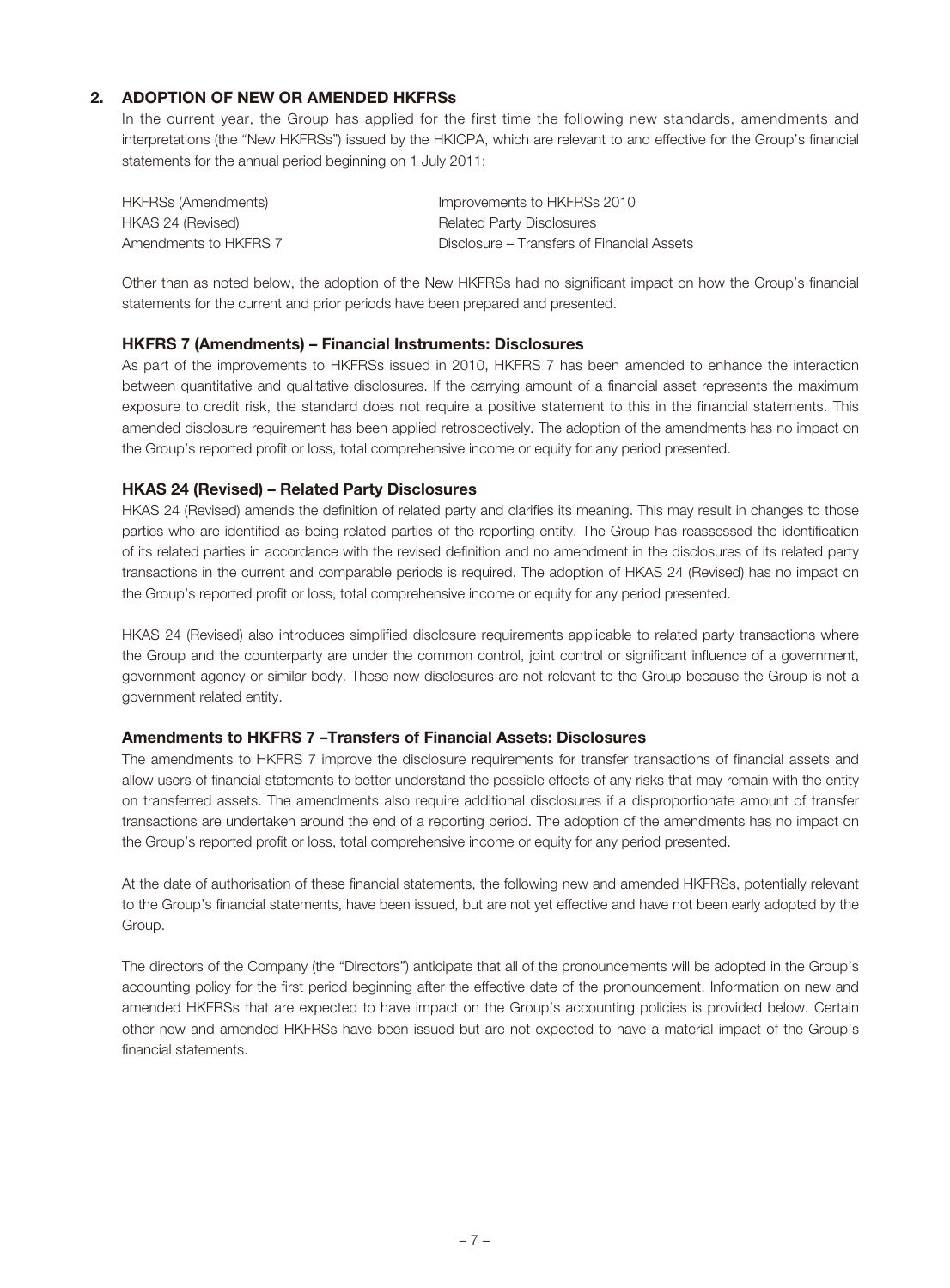| <b>HKFRSs (Amendments)</b> | Improvements to HKFRSs 2009-2011 <sup>2</sup>                                     |
|----------------------------|-----------------------------------------------------------------------------------|
| HKAS 1 (Revised)           | Presentation of Financial Statements – Presentation of Items of                   |
|                            | Other Comprehensive Income <sup>1</sup>                                           |
| HKAS 19 (Revised 2011)     | Employee Benefits <sup>2</sup>                                                    |
| HKAS 27 (Revised 2011)     | Separate Financial Statements <sup>2</sup>                                        |
| HKAS 28 (Revised 2011)     | Investments in Associates and Joint Ventures <sup>2</sup>                         |
| Amendments to HKFRS 7      | Disclosures – Offsetting Financial Assets and Financial Liabilities <sup>2</sup>  |
| <b>HKFRS 9</b>             | Financial Instruments <sup>4</sup>                                                |
| HKFRS 10                   | Consolidated Financial Statements <sup>2</sup>                                    |
| <b>HKFRS 11</b>            | Joint Arrangements <sup>2</sup>                                                   |
| <b>HKFRS 12</b>            | Disclosure of Interests in Other Entities <sup>2</sup>                            |
| HKFRS 13                   | Fair Value Measurement <sup>2</sup>                                               |
| Amendments to HKFRS 32     | Presentation – Offsetting Financial Assets and Financial Liabilities <sup>3</sup> |

- 1 Effective for annual periods beginning on or after 1 July 2012
- $\overline{2}$ Effective for annual periods beginning on or after 1 January 2013
- 3 Effective for annual periods beginning on or after 1 January 2014
- 4 Effective for annual periods beginning on or after 1 January 2015

# **HKAS 1 (Revised) – Presentation of Financial Statements – Presentation of Items of Other Comprehensive Income**

The amendments to HKAS 1 (Revised) require the Group to separate items presented in other comprehensive income into those that may be reclassified to profit and loss in the future (e.g. revaluations of available-for-sale financial assets) and those that may not (e.g. revaluations of property, plant and equipment). Tax on items of other comprehensive income is allocated and disclosed on the same basis. The amendments will be applied retrospectively.

### **HKFRS 9 – Financial Instruments**

HKFRS 9 issued in November 2009 is the first part of phase 1 of a comprehensive project to entirely replace HKAS 39 Financial Instruments: Recognition and Measurement. This phase focuses on the classification and measurement of financial assets. Instead of classifying financial assets into four categories, an entity shall classify financial assets as subsequently measured at either amortised cost or fair value, on the basis of both the entity's business model for managing the financial assets and the contractual cash flow characteristics of the financial assets. This aims to improve and simplify the approach for the classification and measurement of financial assets compared with the requirements of HKAS 39.

In November 2010, the HKICPA issued additions to HKFRS 9 to address financial liabilities (the "Additions") and incorporated in HKFRS 9 the current derecognition principles of financial instruments of HKAS 39. Most of the Additions were carried forward unchanged from HKAS 39, while changes were made to the measurement of financial liabilities designated at fair value through profit or loss using the fair value option ("FVO"). For these FVO liabilities, the amount of change in the fair value of a liability that is attributable to changes in credit risk must be presented in other comprehensive income. The remainder of the change in fair value is presented in profit or loss, unless presentation of the fair value change in respect of the liability's credit risk in other comprehensive income would create or enlarge an accounting mismatch in profit or loss. However, loan commitments and financial guarantee contracts which have been designated under the FVO are scoped out of the Additions.

HKAS 39 is aimed to be replaced by HKFRS 9 in its entirety. Before this entire replacement, the guidance in HKAS 39 on hedge accounting and impairment of financial assets continues to apply. The Company expects to adopt HKFRS 9 from 1 January 2015.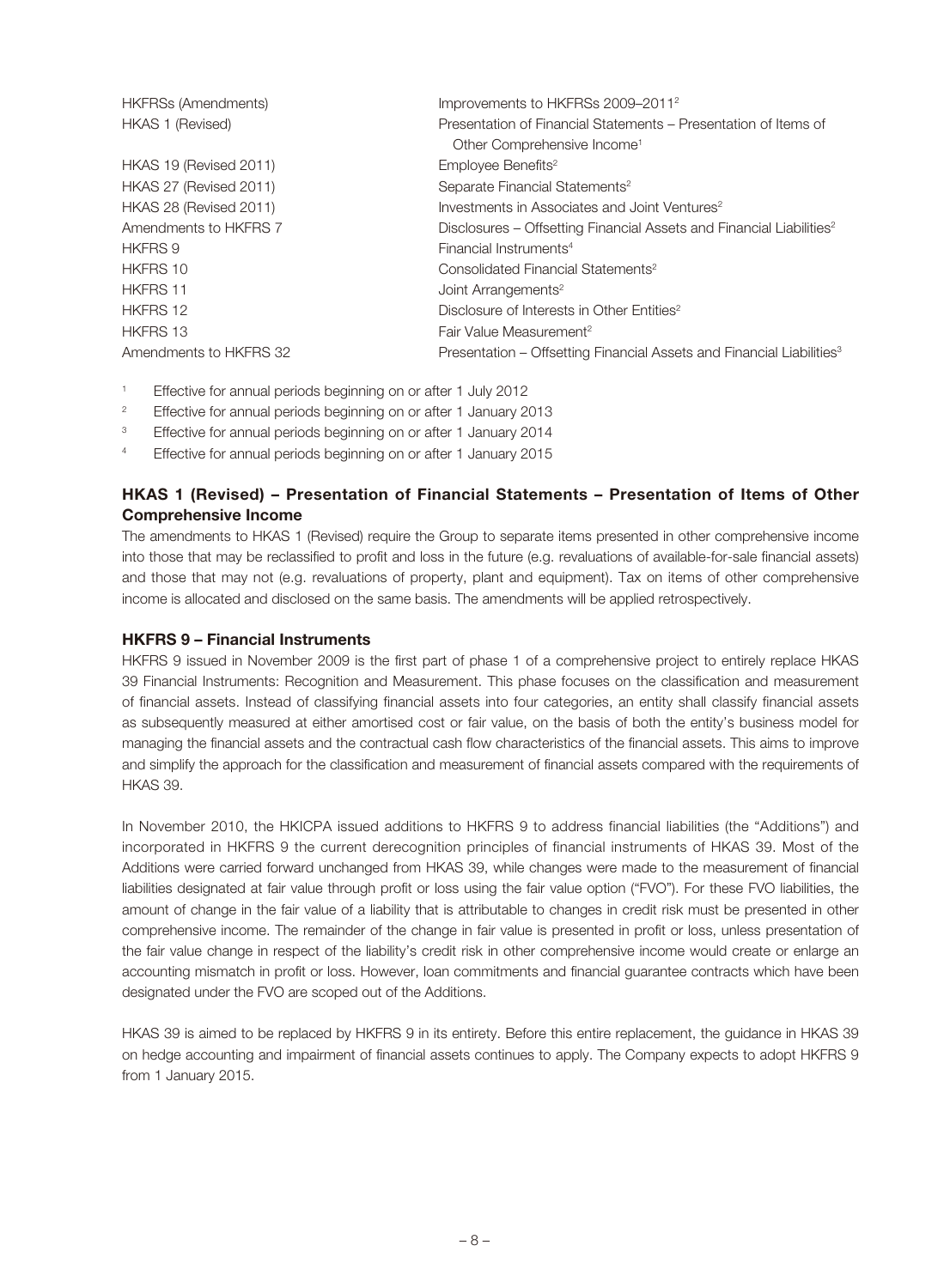#### **HKFRS 10 – Consolidated Financial Statements**

HKFRS 10 introduces a single control model for consolidation of all investee entities. An investor has control when it has power over the investee (whether or not that power is used in practice), exposure or rights to variable returns from the investee and the ability to use the power over the investee to affect those returns. HKFRS 10 contains extensive guidance on the assessment of control. For example, the standard introduces the concept of "de facto" control where an investor can control an investee while holding less than 50% of the investee's voting rights in circumstances where its voting interest is of sufficiently dominant size relative to the size and dispersion of those of other individual shareholders to give it power over the investee. Potential voting rights are considered in the analysis of control only when these are substantive, i.e. the holder has the practical ability to exercise them. The standard explicitly requires an assessment of whether an investor with decision making rights is acting as principal or agent and also whether other parties with decision making rights are acting as agents of the investor. An agent is engaged to act on behalf of and for the benefit of another party and therefore does not control the investee when it exercises its decision making authority. The implementation of HKFRS 10 may result in changes in those entities which are regarded as being controlled by the Group and are therefore consolidated in the financial statements. The accounting requirements in the existing HKAS 27 on other consolidation related matters are carried forward unchanged. HKFRS 10 is applied retrospectively subject to certain transitional provisions.

#### **HKFRS 11 – Joint Arrangements**

Changes in the definitions stipulated in HKFRS 11 have reduced the types of joint arrangements to two: joint operations and joint ventures. A joint operation is a joint arrangement that gives parties to the arrangement direct rights to the assets and obligations for the liabilities. The jointly controlled assets classification in HKAS 31, Interests in Joint Ventures, has been merged into joint operations, as both types of arrangements generally result in the same accounting outcome. A joint venture, in contrast, gives the parties rights to the net assets or outcome of the arrangement. Joint ventures are accounted for using the equity method in accordance with HKAS 28, Investments in Associates which is renamed as HKAS 28 (Revised 2011), Investments in Associates and Joint Ventures. The standard is amended to include the requirements of joint ventures accounting and to merge with the requirements of HK(SIC) – Int 13, Jointly Controlled Entities – Non-Monetary Contributions by Venturers. After the application of HKAS 28 (Revised 2011), entities can no longer account for an interest in a joint venture using the proportionate consolidation method.

#### **HKFRS 12 – Disclosures of Interests in Other Entities**

HKFRS 12 integrates and makes consistent the disclosures requirements about interests in subsidiaries, associates and joint arrangements. It also introduces new disclosure requirements, including those related to unconsolidated structured entities. The general objective of the standard is to enable users of financial statements to evaluate the nature and risks of a reporting entity's interests in other entities and the effects of those interests on the reporting entity's financial statements.

#### **HKFRS 13 – Fair Value Measurement**

HKFRS 13 provides a single source of guidance on how to measure fair value when it is required or permitted by other standards. The standard applies to both financial and non-financial items measured at fair value and introduces a fair value measurement hierarchy. The definitions of the three levels in this measurement hierarchy are generally consistent with HKFRS 7 "Financial Instruments: Disclosures". HKFRS 13 defines fair value as the price that would be received to sell an asset or paid to transfer a liability in an orderly transaction between market participants at the measurement date (i.e. an exit price). The standard removes the requirement to use bid and ask prices for financial assets and liabilities quoted in an active market. Rather the price within the bid-ask spread that is most representative of fair value in the circumstances should be used. It also contains extensive disclosure requirements to allow users of the financial statements to assess the methods and inputs used in measuring fair values and the effects of fair value measurements on the financial statements. HKFRS 13 can be adopted early and is applied prospectively.

The Directors are in the process of making an assessment of the potential impact of new and amended HKFRSs but are not yet in a position to state whether they could have material financial impact on the Group's results and financial position.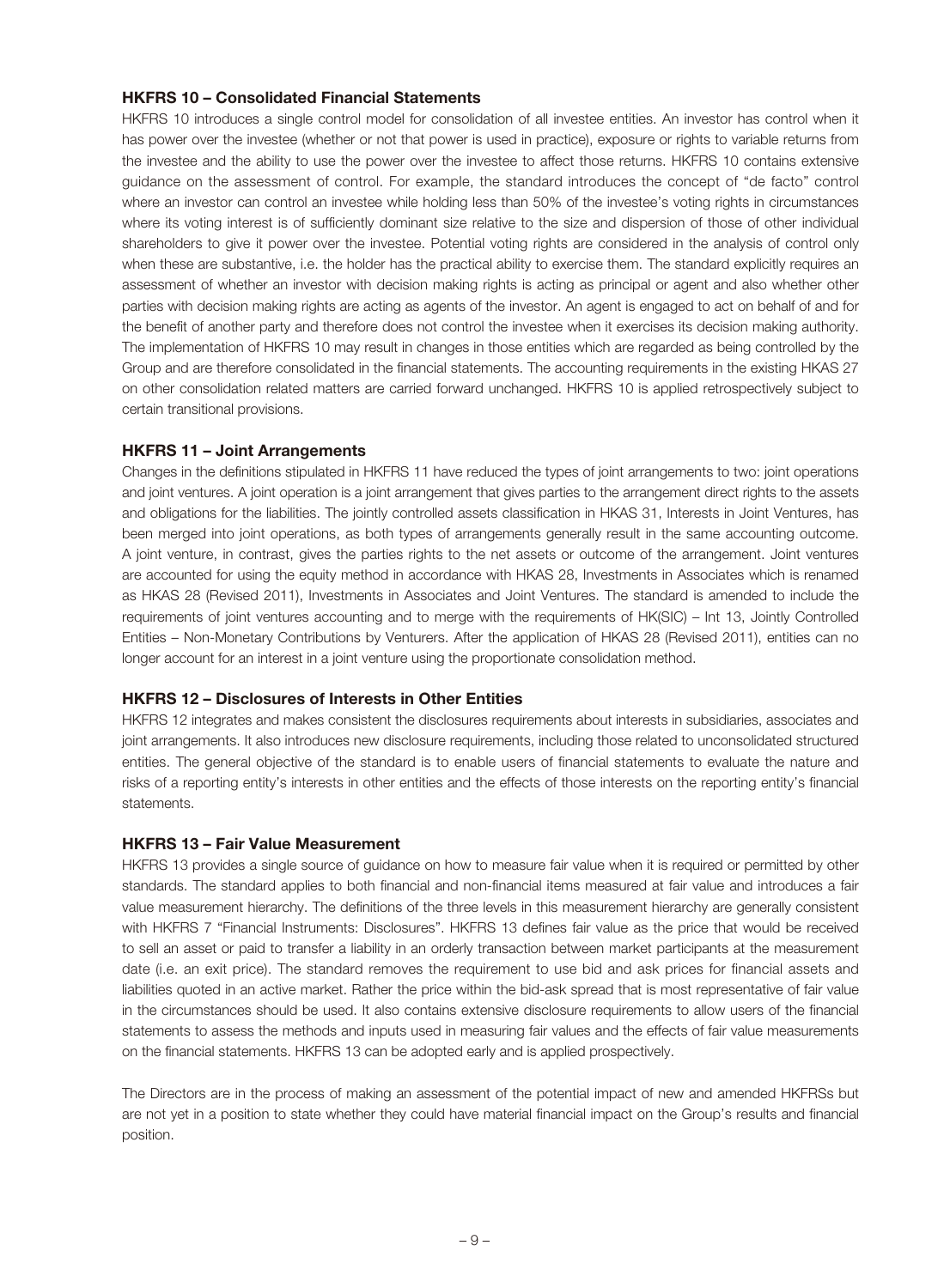# **3. SEGMENT INFORMATION**

The executive Directors have identified the Group's two product and service lines as operating segments. These operating segments are monitored and strategic decisions are made on the basis of adjusted segment operating results.

There was no inter-segment sale and transfer during the year (2011: Nil).

|                                                                    | <b>Property Assembly and</b> |          | <b>Property</b>             |          |                 |           |
|--------------------------------------------------------------------|------------------------------|----------|-----------------------------|----------|-----------------|-----------|
|                                                                    | <b>Brokerage Business</b>    |          | <b>Development Business</b> |          | Total           |           |
|                                                                    | 2012                         | 2011     | 2012                        | 2011     | 2012            | 2011      |
|                                                                    | <b>HK\$'000</b>              | HK\$'000 | <b>HK\$'000</b>             | HK\$'000 | <b>HK\$'000</b> | HK\$'000  |
| Reportable segment revenue:                                        |                              |          |                             |          |                 |           |
| From external customers                                            | 153,807                      | 485,304  |                             |          | 153,807         | 485,304   |
| Reportable segment profit                                          | 28,982                       | 213,987  | 306                         | 732      | 29,288          | 214,719   |
| Bank interest income                                               | 234                          | 24       |                             |          | 234             | 24        |
| Depreciation                                                       | 6,264                        | 2,665    |                             |          | 6,264           | 2,665     |
| Write-down of properties held<br>for trading to its net realisable |                              |          |                             |          |                 |           |
| value                                                              | 6,637                        |          |                             |          | 6,637           |           |
| Reportable segment assets                                          | 1,101,744                    | 949,406  | 496,660                     | 448,004  | 1,598,404       | 1,397,410 |
| Additions to non-current<br>segment assets during the              |                              |          |                             |          |                 |           |
| year                                                               | 82,475                       | 37,525   |                             |          | 82,475          | 37,525    |
| Reportable segment liabilities                                     | 286,778                      | 241,130  | 234,510                     | 216,527  | 521,288         | 457,657   |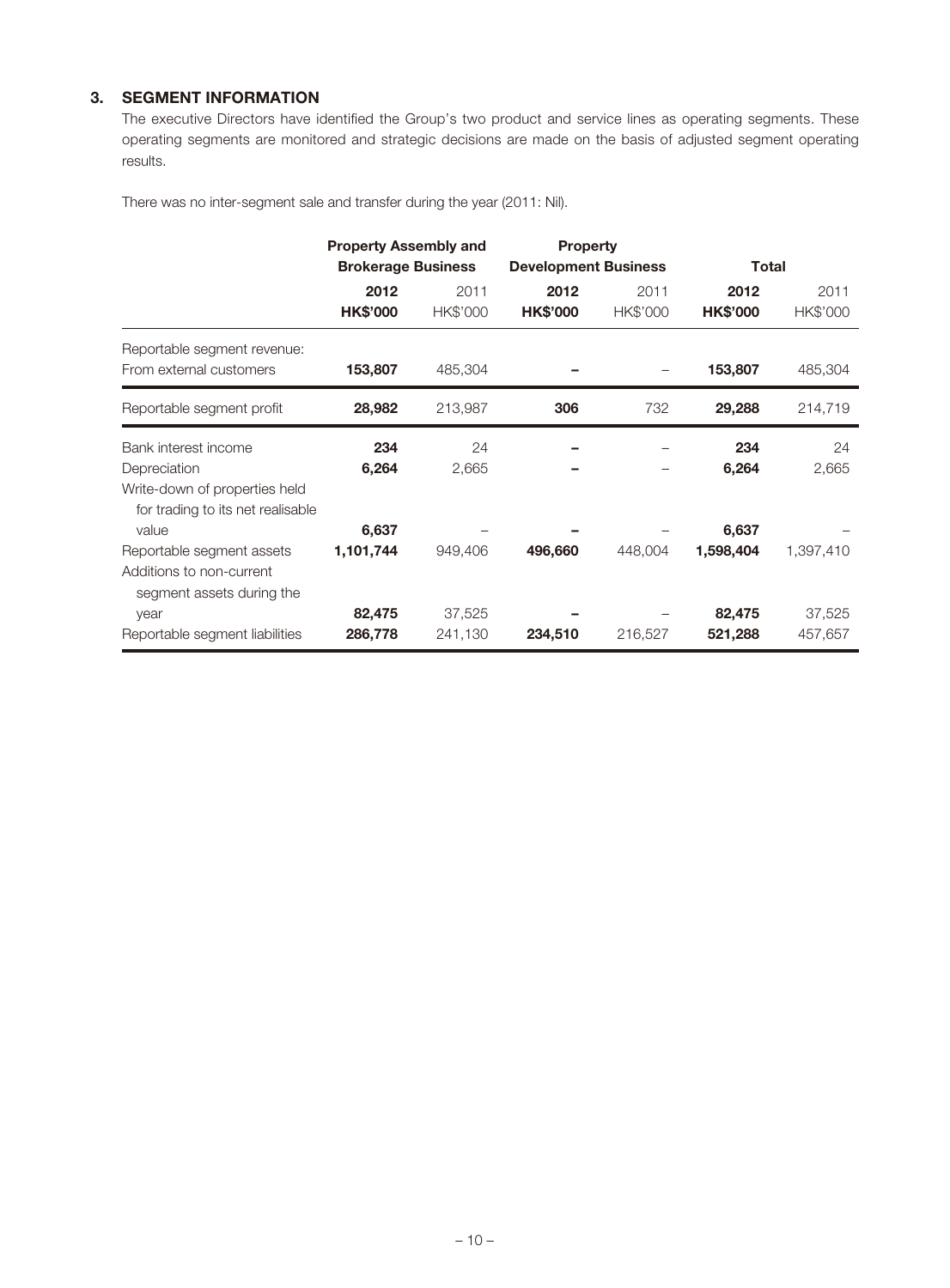The totals presented for the Group's operating segments reconcile to the Group's key financial figures as presented in the financial statements as follows:

|                                                                   | 2012<br><b>HK\$'000</b> | 2011<br>HK\$'000 |
|-------------------------------------------------------------------|-------------------------|------------------|
| Reportable segment revenue                                        | 153,807                 | 485,304          |
| Consolidated revenue                                              | 153,807                 | 485,304          |
| Reportable segment profit                                         | 29,288                  | 214,719          |
| Renovation service income                                         | 396                     | 463              |
| Net fair value (loss)/gain on financial assets at fair value      |                         |                  |
| through profit or loss                                            | (282)                   | 288              |
| Reclassified from equity to profit or loss on significant decline |                         |                  |
| in fair value of available-for-sale financial assets              | (3,877)                 |                  |
| Dividend income                                                   | 1,299                   | 476              |
| Corporate finance costs                                           |                         | (1)              |
| Corporate interest income                                         | 9,950                   | 2,786            |
| Unallocated other corporate income                                | 1,208                   | 2,038            |
| Unallocated other corporate expenses                              | (8, 132)                | (17, 717)        |
| Profit before income tax from continuing operations               | 29,850                  | 203,052          |
| Reportable segment assets                                         | 1,598,404               | 1,397,410        |
| Available-for-sale financial assets                               | 93,797                  | 106,918          |
| Financial assets at fair value through profit or loss             | 3,198                   | 3,480            |
| Corporate cash and bank balances and short term deposits          | 517,973                 | 662,347          |
| Other corporate assets                                            | 3,107                   | 4,417            |
| Group assets                                                      | 2,216,479               | 2,174,572        |
| Reportable segment liabilities                                    | 521,288                 | 457,657          |
| Other corporate liabilities                                       | 118                     | 113              |
| Group liabilities                                                 | 521,406                 | 457,770          |

All revenue from external customers and non-current assets are located in Hong Kong. The geographical location of customers is based on the location at which the services were provided and the goods were delivered. The geographical location of non-current assets is based on the physical location of the assets.

During the year, there was neither no revenue from external customers attributable to the Cayman Islands (domicile) (2011: Nil) nor no non-current assets were located in the Cayman Islands (2011: Nil). The country of domicile is the country where the Company was incorporated.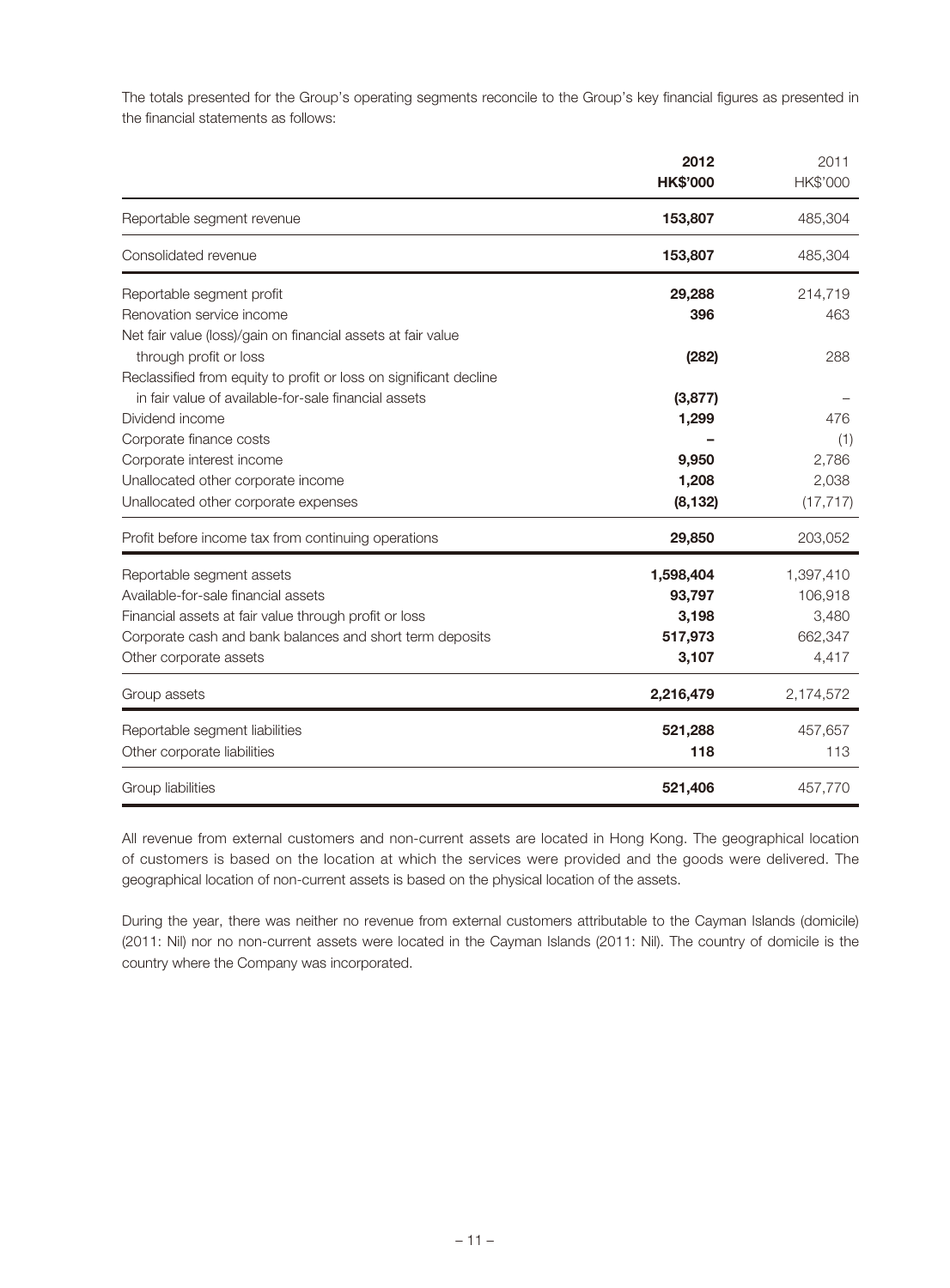Revenue from the major customers is as follows:

|            | 2012<br><b>HK\$'000</b> | 2011<br>HK\$'000 |
|------------|-------------------------|------------------|
| Customer A | 78,775                  | 180,151          |
| Customer B | 36,986                  |                  |
| Customer C |                         | 132,622          |
| Customer D |                         | 87,627           |
| Customer E |                         | 76,665           |
|            | 115,761                 | 477,065          |

All the above revenue was derived from the Property Assembly and Brokerage Business.

# **4. REVENUE**

The Group's principal activities are disclosed in note 1. Revenue from the Group's principal activities recognised during the year is as follows:

|                                  | 2012<br><b>HK\$'000</b> | 2011<br>HK\$'000 |
|----------------------------------|-------------------------|------------------|
| <b>Continuing operations</b>     |                         |                  |
| Commission income                | 152,653                 | 357,040          |
| Lease management services income | 1,154                   |                  |
| Sales of properties              |                         | 128,264          |
|                                  | 153,807                 | 485,304          |

# **5. OTHER INCOME**

|                                                                              | 2012<br><b>HK\$'000</b> | 2011<br><b>HK\$'000</b> |
|------------------------------------------------------------------------------|-------------------------|-------------------------|
| <b>Continuing operations</b>                                                 |                         |                         |
| Interest income                                                              | 10,184                  | 2,810                   |
| Dividend income                                                              | 1,299                   | 476                     |
| Rental income                                                                | 1,929                   | 1,854                   |
| Renovation service income                                                    | 396                     | 463                     |
| Net fair value gain on financial assets at fair value through profit or loss |                         | 288                     |
| Gain on deemed disposal of a subsidiary                                      | 6                       |                         |
| Exchange gains, net                                                          | 1,208                   | 1,824                   |
| Sundry income                                                                | 1,076                   | 358                     |
|                                                                              | 16,098                  | 8,073                   |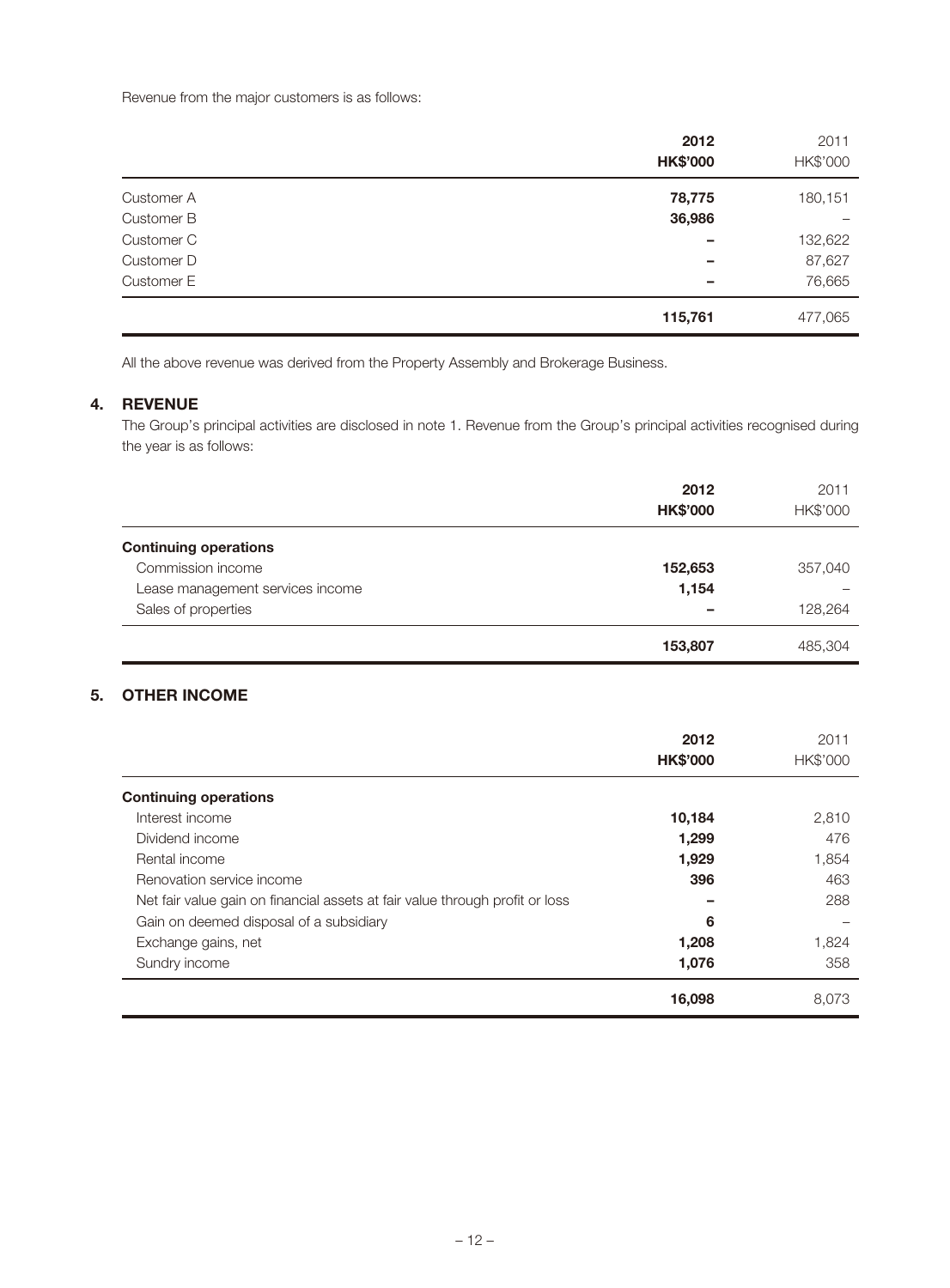# **6. PROFIT BEFORE INCOME TAX**

|                                                                                    | 2012<br><b>HK\$'000</b> | 2011<br>HK\$'000 |
|------------------------------------------------------------------------------------|-------------------------|------------------|
| <b>Continuing operations</b>                                                       |                         |                  |
| Profit before income tax is arrived at after charging/(crediting) the following:   |                         |                  |
| Auditor's remuneration                                                             |                         |                  |
| - current year provision                                                           | 632                     | 600              |
| - under-provision in respect of previous years                                     | 32                      |                  |
| Cost of inventories recognised as expense including:                               |                         |                  |
| - cost of properties sold                                                          |                         | 74,879           |
| - write-down of properties held for trading to its net realisable value            | 6,637                   |                  |
| Depreciation                                                                       | 6,945                   | 2,939            |
| Directors' remuneration                                                            | 1,614                   | 6,818            |
| Loss on disposals of property, plant and equipment                                 |                         | 2                |
| Minimum lease payments under operating lease rentals for land and                  |                         |                  |
| buildings                                                                          | 3,560                   | 3,440            |
| Net fair value loss/(gain) on financial assets at fair value through profit or     |                         |                  |
| loss                                                                               | 282                     | (288)            |
| Reclassified from equity to profit or loss on significant decline in fair value of |                         |                  |
| available-for-sale financial assets                                                | 3,877                   |                  |

# **7. FINANCE COSTS**

|                                                             | 2012<br><b>HK\$'000</b> | 2011<br><b>HK\$'000</b> |
|-------------------------------------------------------------|-------------------------|-------------------------|
| Interest charges on:                                        |                         |                         |
| Bank loans                                                  |                         |                         |
| - wholly repayable within five years                        | 5,118                   | 2.758                   |
| - not wholly repayable within five years                    | 223                     |                         |
| Overdrafts wholly repayable within five years               |                         |                         |
| Total borrowing costs                                       | 5,341                   | 2.759                   |
| Less: interest capitalised in properties under development* | (4, 450)                | (2,758)                 |
|                                                             | 891                     |                         |

\* Borrowing costs have been capitalised at effective interest rates ranged from 1.95% to 2.05% (2011: 1.89% to 1.95%) per annum.

The above analysis shows the finance costs of bank borrowings, including bank loans which contain a repayment on demand clause, in accordance with the agreed scheduled repayments dates set out in the loan agreements. During the year, interest on bank loans which contain a repayment on demand clause amounted to HK\$890,000 (2011: Nil).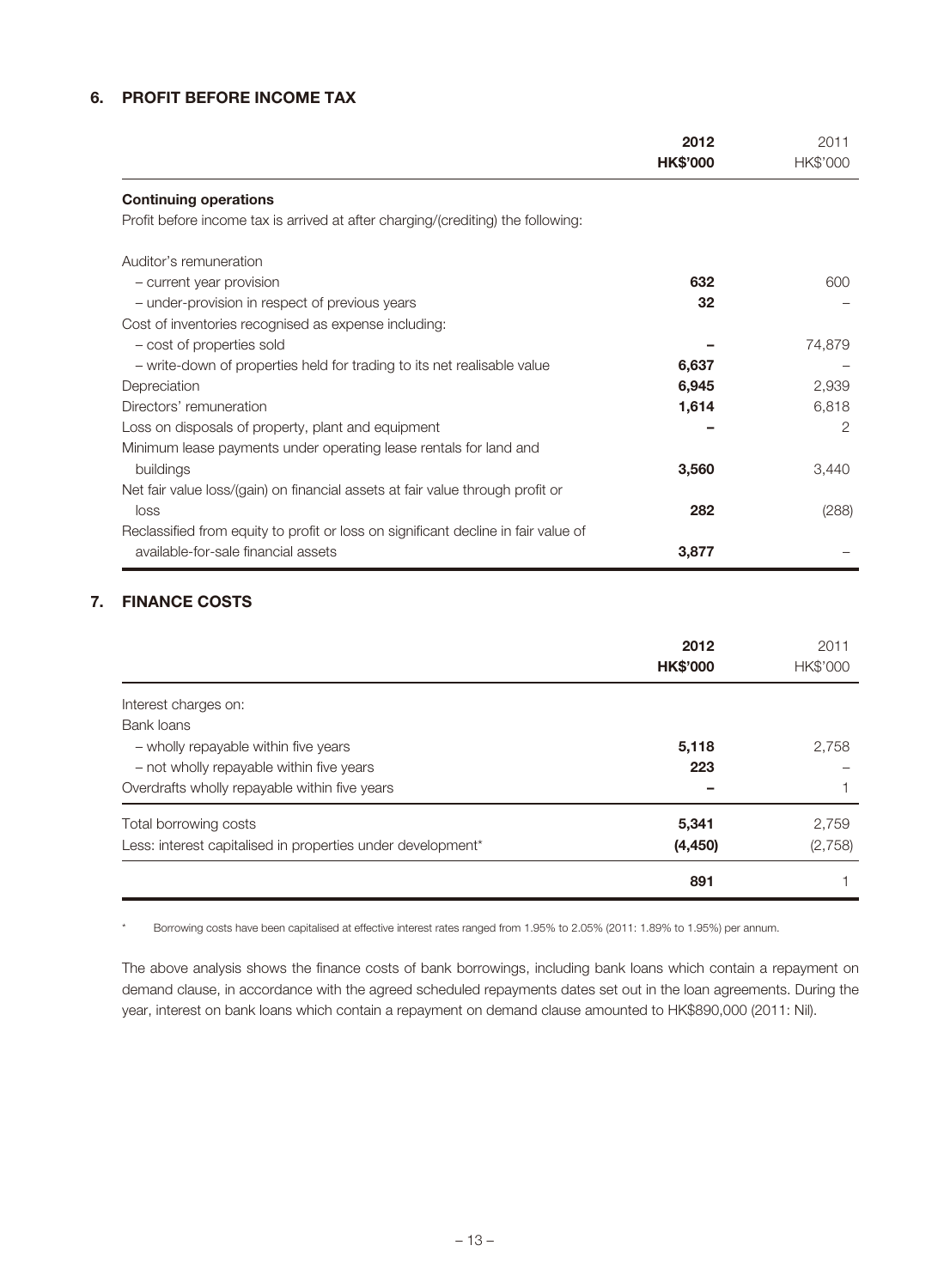# **8. INCOME TAX EXPENSE**

Hong Kong profits tax has been provided at the rate of 16.5% (2011: 16.5%) on the estimated assessable profits arising in Hong Kong for the year.

Current income tax (all in Hong Kong) in the consolidated income statement is as follows:

|                                                                       | 2012<br><b>HK\$'000</b> | 2011<br>HK\$'000 |
|-----------------------------------------------------------------------|-------------------------|------------------|
| Tax expenses for the year<br>Over-provision in respect of prior years | 6,427<br>(796)          | 35,142           |
| Total income tax expense                                              | 5,631                   | 35,142           |

Reconciliation between tax expense and accounting profit at applicable tax rates:

|                                                                       | 2012<br><b>HK\$'000</b> | 2011<br>HK\$'000 |
|-----------------------------------------------------------------------|-------------------------|------------------|
| Profit before income tax                                              | 29,850                  | 203.045          |
| Tax calculated at 16.5% (2011: 16.5%)                                 | 4,925                   | 33,503           |
| Tax effect of non-deductible expenses                                 | 3,967                   | 4,237            |
| Tax effect of non-taxable revenue                                     | (2,096)                 | (886)            |
| Tax effect of temporary difference not recognised                     | (351)                   | 112              |
| Tax effect of unused tax losses not recognised                        | 4                       |                  |
| Tax effect of prior year's unrecognised tax losses utilised this year | (22)                    | (1,824)          |
| Over-provision in prior years                                         | (796)                   |                  |
| Income tax expense                                                    | 5,631                   | 35.142           |

# **9. DIVIDENDS**

(a) Dividend attributable to the year:

|                                                                           | 2012<br><b>HK\$'000</b> | 2011<br>HK\$'000 |
|---------------------------------------------------------------------------|-------------------------|------------------|
| Proposed final dividend of HK0.287 cent<br>(2011: HK0.287 cent) per share | 9.983                   | 9.983            |

At the meeting held on 27 September 2012, the Directors proposed a final dividend of HK0.287 cent per share for the year to the shareholders whose names appear in the register of members of the Company on 27 November 2012. The proposed final dividend, amounting to HK\$9,983,000, has not yet been recognised as a liability at the reporting date.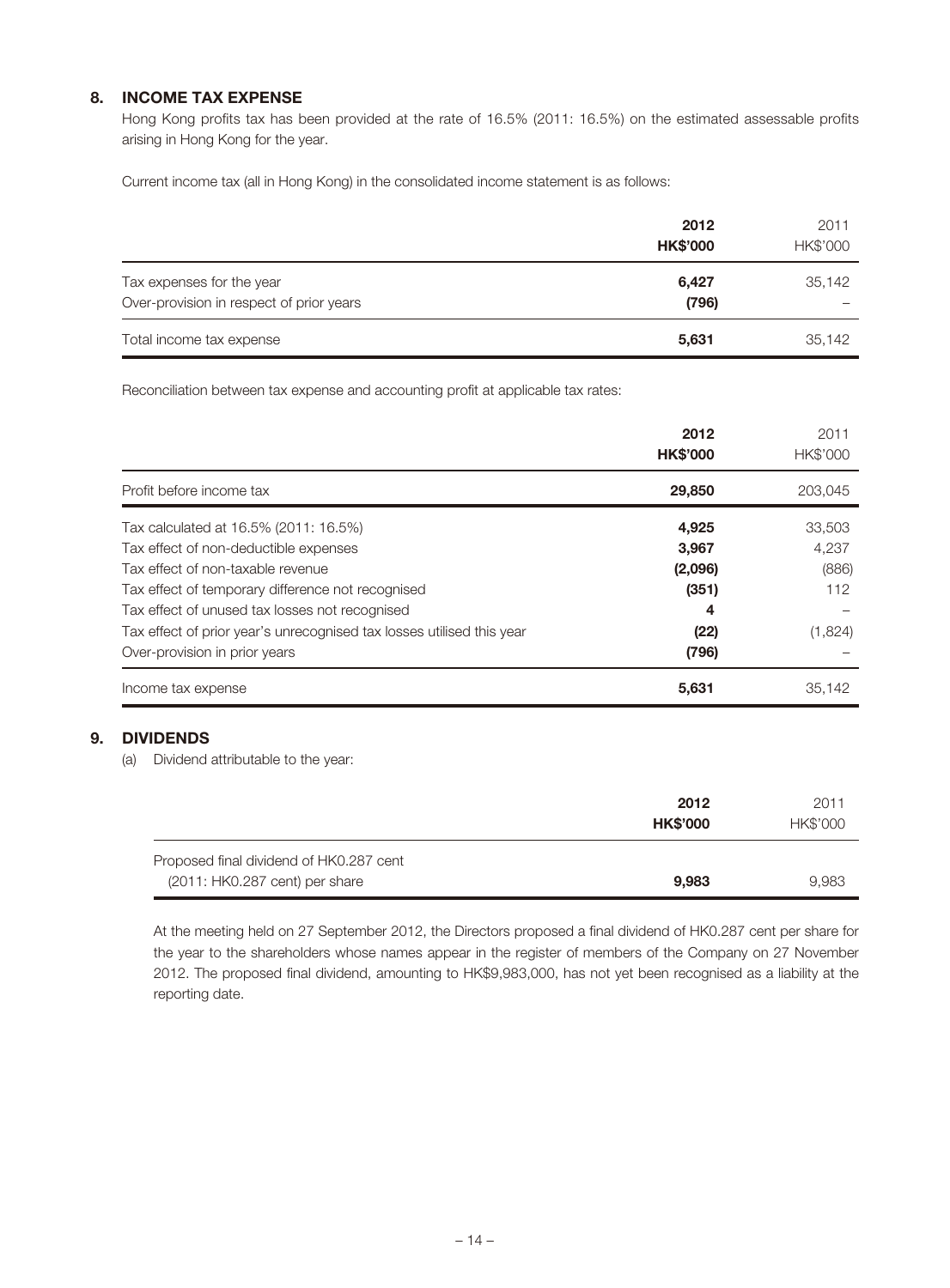(b) Dividend attributable to the previous year approved and paid during the year:

|                                                                                     | 2012<br><b>HK\$'000</b> | 2011<br>HK\$'000 |
|-------------------------------------------------------------------------------------|-------------------------|------------------|
| Final dividend in respect of previous year of HK0.287 cent<br>(2011: Nil) per share | 9.983                   |                  |

# **10. DISCONTINUED OPERATIONS**

As mentioned in note 1, the business of recycled computers which was carried by Maxitech System and Trigreat Investment was disposed of to an independent third party on 4 March 2011. This business segment is presented as discontinued operations in accordance with HKFRS 5.

# **11. EARNINGS/(LOSS) PER SHARE**

The calculation of basic and diluted earnings/(loss) per share is based on the following data:

|                                                               | 2012      | 2011      |
|---------------------------------------------------------------|-----------|-----------|
| Profit/(Loss) for the year, attributable to owners            |           |           |
| of the Company (HK\$'000)                                     |           |           |
| - from continuing operations                                  | 24,219    | 167,910   |
| - from discontinued operations                                |           | (7)       |
|                                                               | 24,219    | 167,903   |
| Number of shares ('000)                                       |           |           |
| Weighted average number of ordinary shares for the purpose of |           |           |
| basic earnings per share                                      | 3,478,500 | 3,239,322 |
| Effect of dilutive potential ordinary shares in respect of    |           |           |
| share options                                                 |           | 5.227     |
| Weighted average number of ordinary shares for the purpose of |           |           |
| dilutive earnings per share                                   | 3,478,500 | 3,244,549 |

There were no diluted potential ordinary shares for the year ended 30 June 2012 as the outstanding share options were out of the money for the purpose of the diluted earnings per share calculation.

# **12. INTERESTS IN ASSOCIATES AND AMOUNTS DUE FROM ASSOCIATES**

|                     | 2012<br><b>HK\$'000</b> | 2011<br>HK\$'000 |
|---------------------|-------------------------|------------------|
| Non-current         |                         |                  |
| Share of net assets | -                       |                  |
| <b>Current</b>      |                         |                  |
| Due from associates | 68,059                  | 61,414           |

As at 30 June 2012, amounts due from associates are unsecured, interest-free and repayable on demand.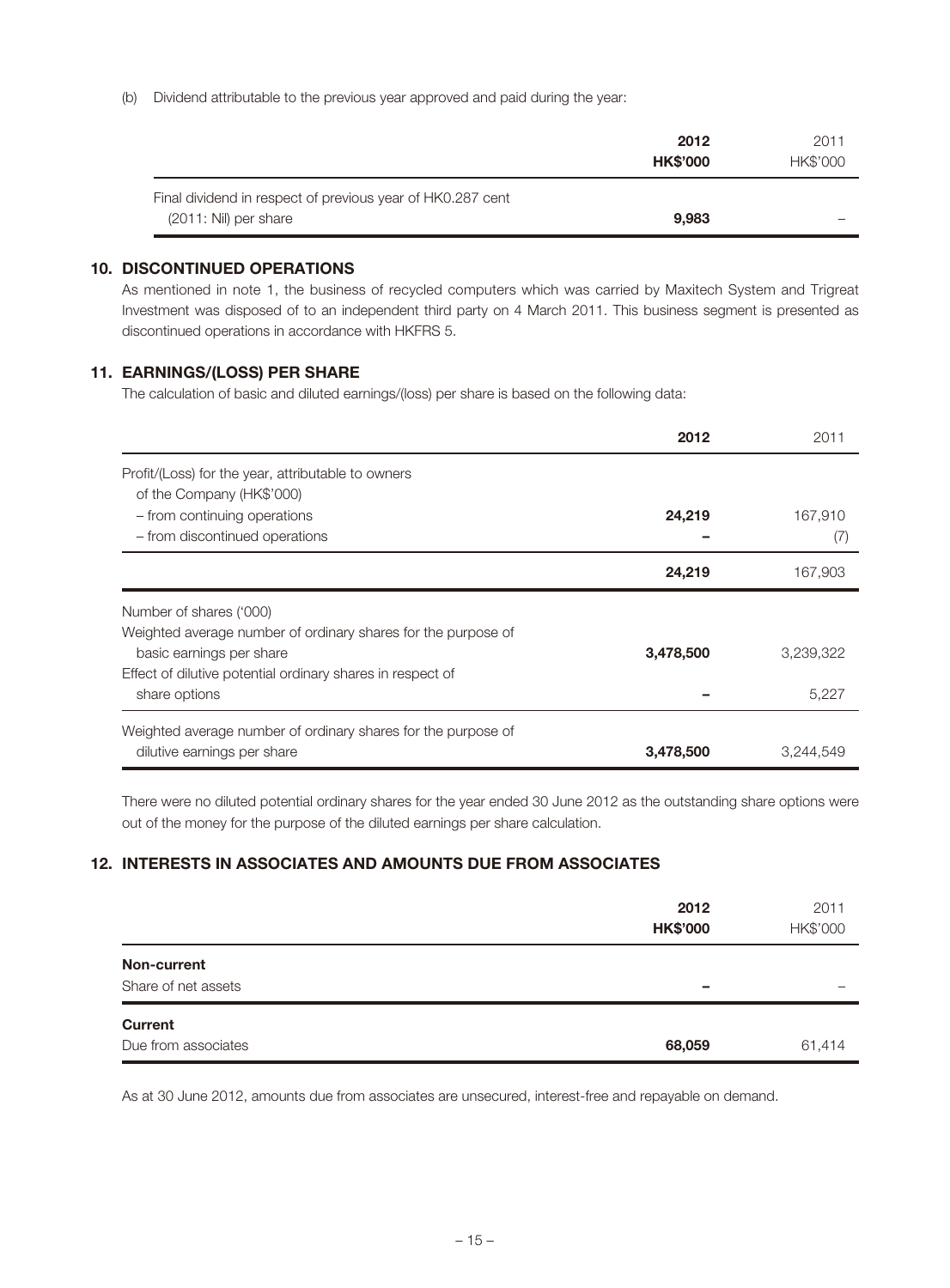# **13. GOODWILL**

Goodwill arose from the acquisition of Richfield Realty Limited in 2007. The net carrying amount of HK\$474,000,000 (2011: HK\$474,000,000) as at 30 June 2012 is attributable to the Property Assembly and Brokerage Business. Details of the Acquisition were set out in the Company's circular dated 10 May 2007.

# **14. AVAILABLE-FOR-SALE FINANCIAL ASSETS**

|                                                               | 2012<br><b>HK\$'000</b> | 2011<br>HK\$'000 |
|---------------------------------------------------------------|-------------------------|------------------|
| Listed equity securities - Hong Kong                          | 37,737                  | 76,700           |
| Listed debts investments - Hong Kong                          | 24,545                  |                  |
| Unlisted investment funds                                     | 31,515                  | 30.218           |
|                                                               | 93,797                  | 106.918          |
| Net carrying amount at beginning of the year                  | 106,918                 | 116,304          |
| Additions                                                     | 26,721                  | 32.981           |
| Change in fair value debited to revaluation reserve in equity | (39, 842)               | (42, 367)        |
| Net carrying amount at end of the year                        | 93,797                  | 106.918          |

# **15. PROPERTIES HELD FOR TRADING**

Analysis of carrying amount of properties held for trading is as follows:

|                                  | 2012<br><b>HK\$'000</b> | 2011<br>HK\$'000 |
|----------------------------------|-------------------------|------------------|
| In Hong Kong                     |                         |                  |
| - 10 to 50 years (medium leases) | 212,571                 | 23,006           |
| - Over 50 years (long leases)    | 50,052                  | 47,431           |
|                                  | 262,623                 | 70,437           |

As at 30 June 2012, the Group's properties held for trading with carrying amounts of HK\$190,000,000 (2011: Nil) were pledged to secure bank loans of HK\$93,711,000 (2011: Nil) granted to the Group.

# **16. TRADE RECEIVABLES**

The Group generally allows a credit period of 1 month (2011: 1 month to 3 years) to its trade customers within Property Assembly and Brokerage Business, in accordance with the terms of the mutual agreements after individual negotiations.

Based on the invoice dates, ageing analysis of trade receivables is as follows:

|                 | 2012<br><b>HK\$'000</b> | 2011<br>HK\$'000 |
|-----------------|-------------------------|------------------|
| Within 90 days  | 16,476                  | 84,192           |
| 91 to 180 days  | 133                     | 70,611           |
| 181 to 365 days | 4,937                   | 7,753            |
| Over 365 days   | 3,314                   | 570              |
|                 | 24,860                  | 163,126          |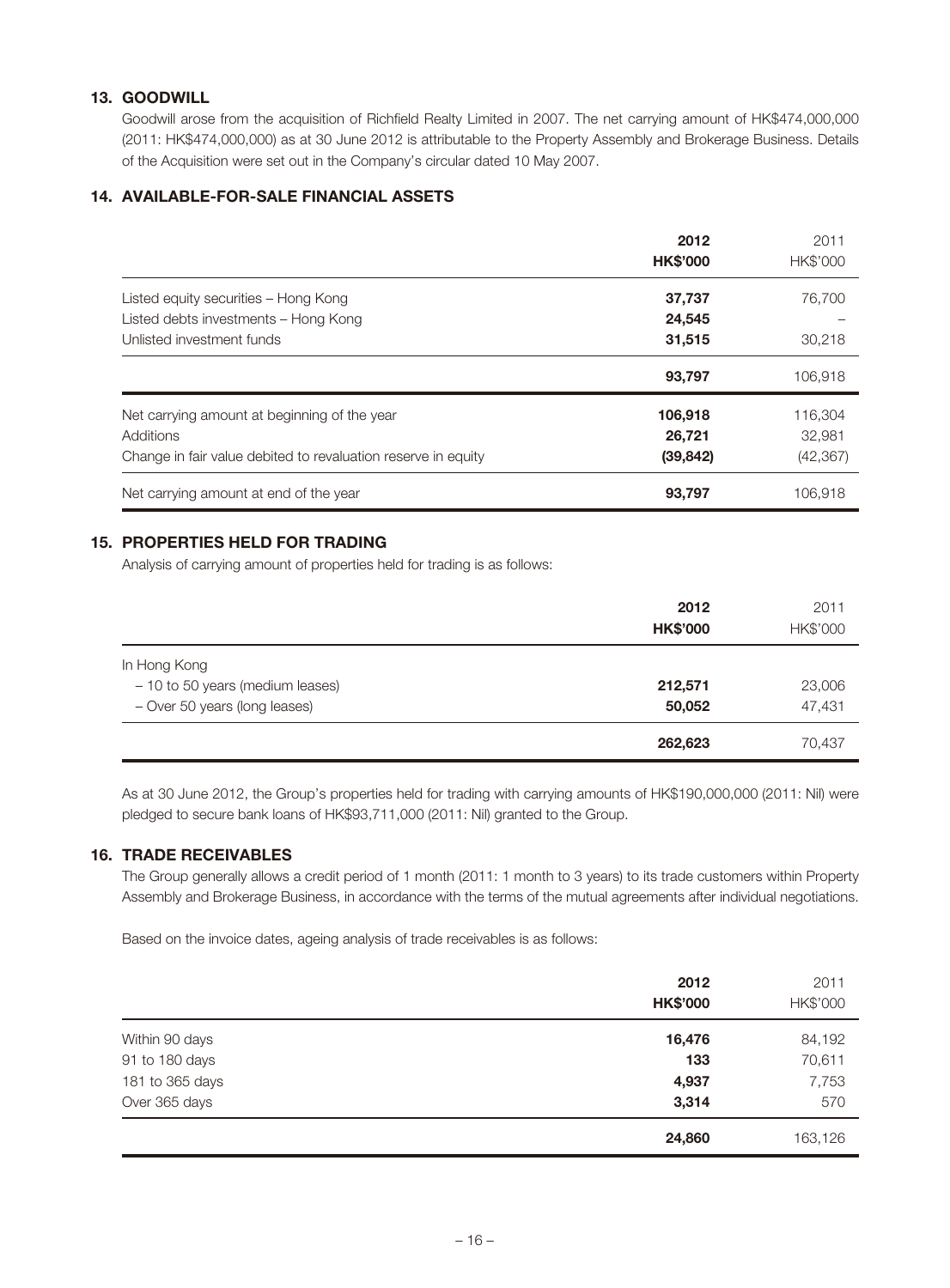All trade receivables are subject to credit risk exposure. Impairment on trade receivables is recognised when the debts are identified to be irrecoverable.

Based on due date, ageing analysis of trade receivables is as follows:

|                                                      | 2012<br><b>HK\$'000</b> | 2011<br>HK\$'000 |
|------------------------------------------------------|-------------------------|------------------|
| Neither past due nor impaired                        | 16,476                  | 84,192           |
| Less than 90 days past due<br>Over 90 days past due  | 133<br>8,251            | 70,611<br>8,323  |
| Trade receivables that are past due but not impaired | 8,384                   | 78,934           |
|                                                      | 24,860                  | 163,126          |

### **17. FINANCIAL ASSETS AT FAIR VALUE THROUGH PROFIT OR LOSS**

These represented the unlisted investment funds in United Kingdom and are held for trading purposes. The balances at the reporting dates are stated at fair value which have been determined by reference to the quoted bid prices at the reporting dates.

# **18. RESTRICTED BANK DEPOSITS**

These bank deposits are kept in the separate bank accounts by the Group as (i) these are temporarily received from the developers of the property assembly projects and are held on behalf of the developers for the purpose of the payments of initial deposits to the owners of the properties in accordance with the provisional sale and purchase agreements; and (ii) the rental income and rental deposits are temporarily received on behalf of the developers.

As these bank deposits are restricted to a specific use by the Group, they are not under the cash management of the Group.

#### **19. TRADE PAYABLES**

The Group was granted by its suppliers' credit periods ranging from 30 days to 230 days (2011: 30 days to 230 days).

Based on the invoices dates, ageing analysis of trade payables is as follows:

|               | 2012<br><b>HK\$'000</b> | 2011<br>HK\$'000 |
|---------------|-------------------------|------------------|
| 31 to 90 days | -                       | 39,740           |

The Directors consider that the carrying amounts of trade payables approximate to their fair values.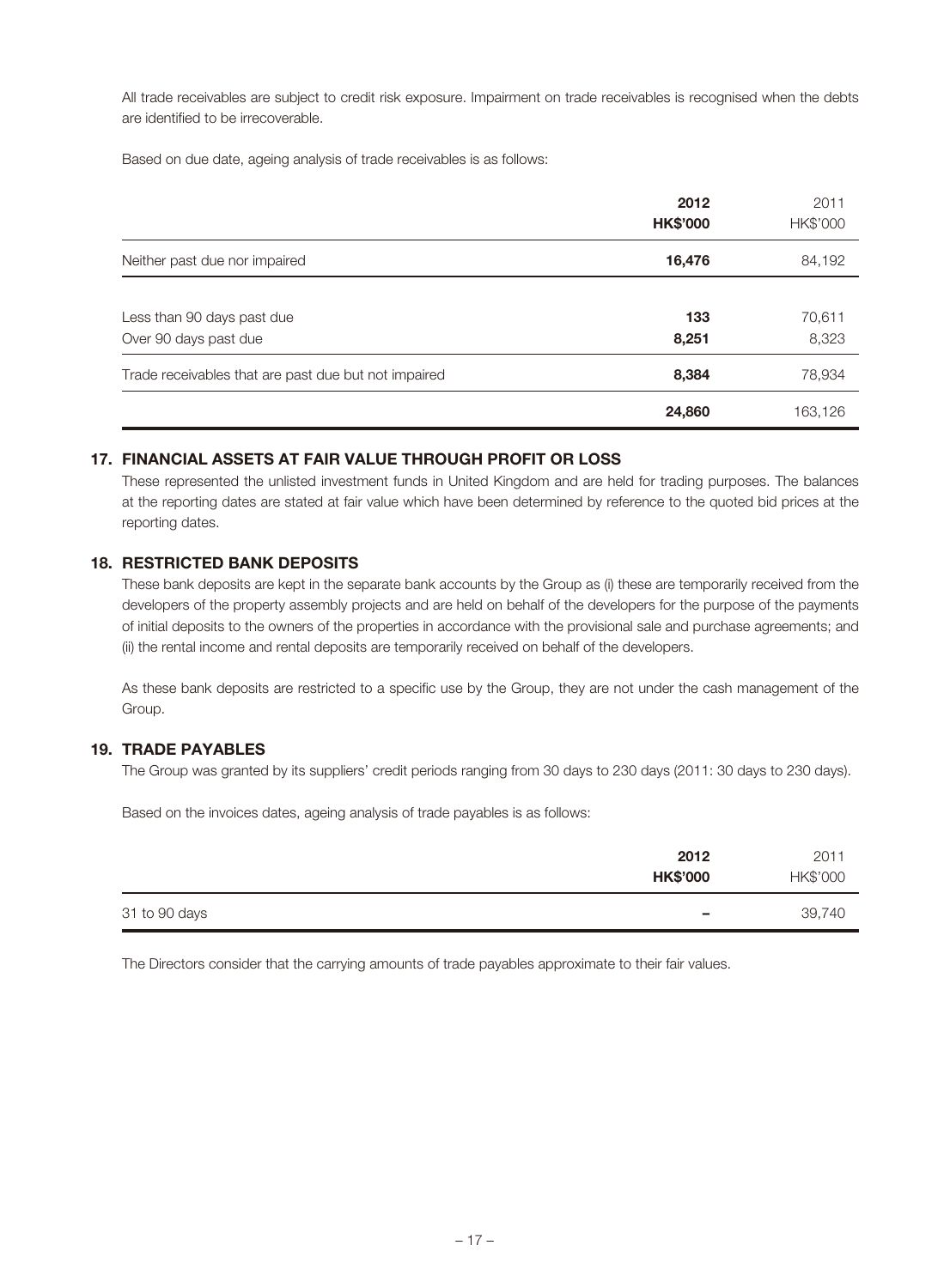# **20. SHARE CAPITAL**

|                                                                                                                      | 2012<br><b>Number</b>               |                                       | 2011<br>Number              |                                |
|----------------------------------------------------------------------------------------------------------------------|-------------------------------------|---------------------------------------|-----------------------------|--------------------------------|
|                                                                                                                      | of shares<br>'000                   | <b>HK\$'000</b>                       | of shares<br>'000           | HK\$'000                       |
| Authorised:<br>Ordinary shares of HK\$0.01 each                                                                      | 10,000,000                          | 100,000                               | 10,000,000                  | 100,000                        |
|                                                                                                                      | <b>Number</b><br>of shares<br>'000' | Ordinary<br>shares<br><b>HK\$'000</b> | Number<br>of shares<br>'000 | Ordinary<br>shares<br>HK\$'000 |
| Issued and fully paid:<br>Ordinary shares of HK\$0.01 each<br>At the beginning of the year<br><b>Issue of shares</b> | 3,478,500                           | 34,785                                | 2,928,500<br>550,000        | 29,285<br>5,500                |
| At the end of the year                                                                                               | 3,478,500                           | 34,785                                | 3,478,500                   | 34,785                         |

On 27 October 2010, 5 November 2010 and 19 January 2011, the Company issued 150,000,000, 150,000,000 and 250,000,000 ordinary shares of HK\$1.20, HK\$1.15 and HK\$1.01 per share to facilitate general working capital of the Company. On 27 October 2010, 5 November 2010 and 19 January 2011, the subscriptions were completed and raised amounts of approximately HK\$180,000,000, HK\$172,500,000 and HK\$252,500,000 respectively (before expenses). The premium received of HK\$599,500,000 (before issuing expense) was credited to the share premium account.

# **21. MATERIAL RELATED PARTY TRANSACTIONS**

#### **21.1 The following transactions were carried out with the related parties:**

|                                                                                                                                           | 2012<br><b>HK\$'000</b> | 2011<br><b>HK\$'000</b> |
|-------------------------------------------------------------------------------------------------------------------------------------------|-------------------------|-------------------------|
| Equipment acquired from a related company controlled by one of the                                                                        |                         |                         |
| substantial shareholders of the Company                                                                                                   | 707                     | 83                      |
| Printing fees paid to a related company in which one of the directors<br>of the Company is a common director and controlled by one of the |                         |                         |
| substantial shareholders of the Company                                                                                                   | 263                     | 546                     |
| Professional fees paid to a related company in which one of the                                                                           |                         |                         |
| directors of the Company is a partner                                                                                                     | 400                     | 765                     |
| Rental expenses paid to a related company owned by a director of a                                                                        |                         |                         |
| subsidiary of the Company                                                                                                                 | 970                     | 970                     |
| Rental expenses paid to a related company owned by one of the                                                                             |                         |                         |
| substantial shareholders of the Company                                                                                                   | 1,296                   | 1.183                   |
| Commission income received from a jointly controlled entity                                                                               | 1,290                   |                         |
|                                                                                                                                           | 4.926                   | 3,547                   |

These transactions were conducted at pre-determined prices in accordance with terms mutually agreed between the Group and these related parties. These transactions are conducted in the normal course of business.

#### **21.2 Key management personnel compensation**

|                              | 2012<br><b>HK\$'000</b> | 2011<br>HK\$'000 |
|------------------------------|-------------------------|------------------|
| Short-term employee benefits | 18.767                  | 35,787           |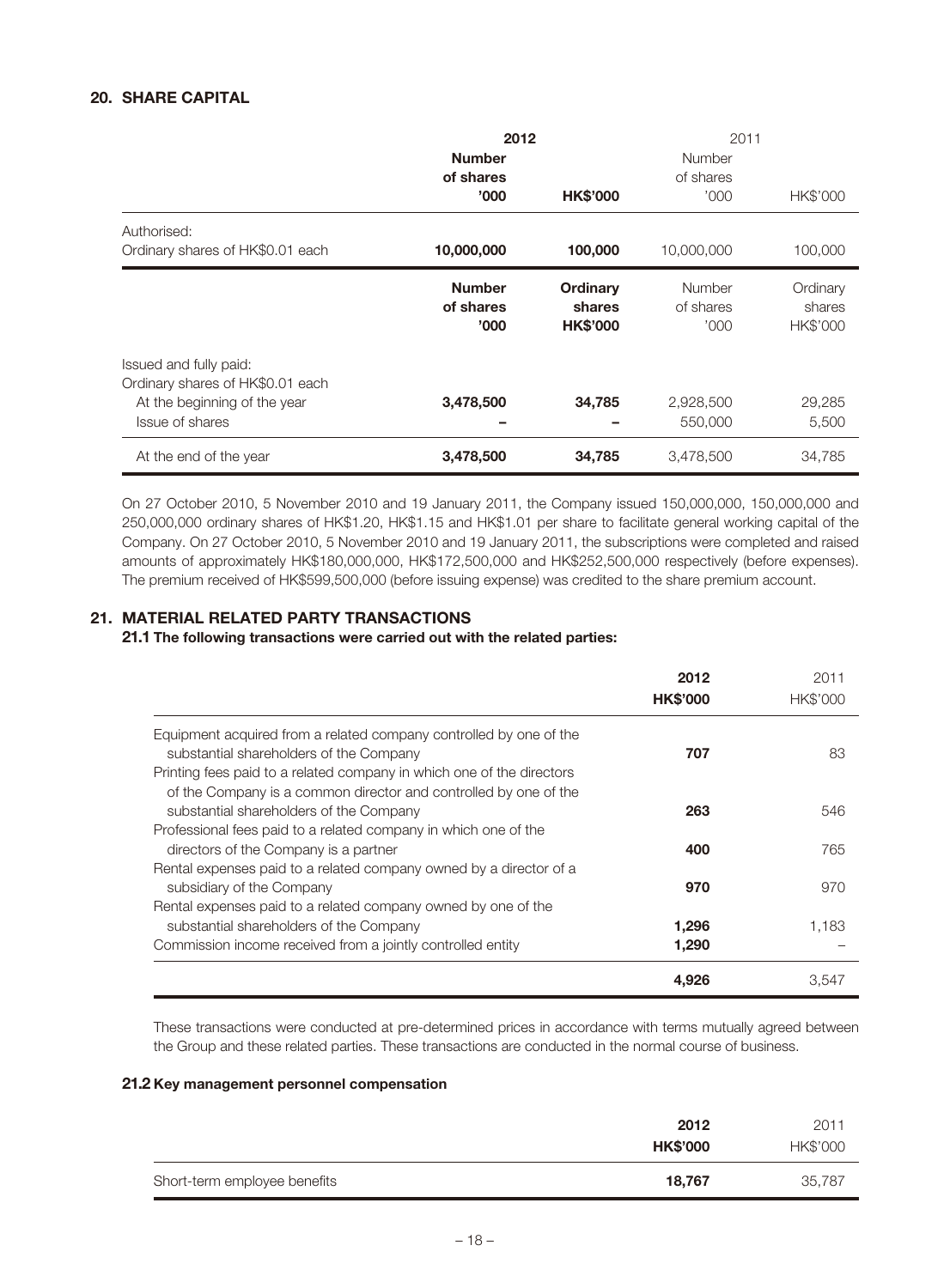## **MANAGEMENT DISCUSSION AND ANALYSIS**

# **OVERVIEW**

The Group is principally engaged in provision of property brokerage services, carrying out schemes for property consolidation, assembly and redevelopment, property trading and property development. The Group is currently reviewing and analysing the potential value and engaged in various property assembly projects and redevelopment projects. Those engaged projects are all residential and commercial properties which are located in Hong Kong Island and Kowloon. Regarding the property development business, the Group is engaged in 3 projects. Two of them are located in Kowloon, Hong Kong and a new redevelopment project in central London, United Kingdom has been acquired in August 2012.

# **FINANCIAL PERFORMANCE**

The Group recorded a turnover (from continuing operations) of approximately HK\$153,807,000 in the year, representing a decrease of approximately 68% comparing with the previous fiscal year of approximately HK\$485,304,000. The significant decrease in turnover was mainly attributed to the decrease in revenue of the property assembly and brokerage business. The business of property assembly and brokerage contributes the whole revenue of the Group for the year and no revenue has been generated from the business of property development for the year.

Profit before income tax (from both continuing and discontinued operations) of the Group for the year was approximately HK\$29,850,000, representing a decrease of approximately 85% when compared with the previous year of approximately HK\$203,045,000. Due to the decrease of turnover, profit attributable to owners of the Company for the year decreased to approximately HK\$24,219,000 when compared with the profit attributable to owners of the Company of approximately HK\$167,903,000 for the last year.

### **BUSINESS OVERVIEW**

### **Property Assembly and Brokerage Business**

The Hong Kong economy decelerated visibly to a meagre growth in the first quarter of 2012. In the second quarter of 2012, the GDP of Hong Kong posted a muted growth of 1.1% in real terms over a year earlier, after the 0.7% growth in the first quarter of 2012. Nevertheless, the Hong Kong property market was continued to fluctuate in the fiscal year 2012 with an unstable demand on residential property and thinner transaction volume. Apart from the measures adopted by the Government to curb the rising property prices and to ensure a healthy development of the property market, the Government has also increased the land sales to maximise the flat production. A total of 14 land sites with a total area of about 15.7 hectares were sold by the Government in the first half year of 2012 and only 3 sites of approximately 1.7 hectares are situated in urban areas. Developers stayed on the sideline as the market is awaiting an up-and-coming housing policy from the new Government since 1 July 2012 to both private and public housing markets. The cost of acquisition was also heated up to new high records which affected the development plans of developers. Part of the property assembly projects have also been affected and postponed during the year. Despite the fluctuated property market in the fiscal year 2012, the Group has not changed its long-standing core business and continued to meet the demand of the owners of the old buildings and actively provide assistance to them as appropriate.

During the year, the turnover from the property assembly and brokerage business recorded a decrease to approximately HK\$153,807,000, down by 68% from the last year of approximately HK\$485,304,000. The operating profit for the property assembly and brokerage business was approximately HK\$28,982,000 which has decreased by approximately 86% when compared with that of approximately HK\$213,987,000 for the last fiscal year. The unsatisfactory result for the year was mainly attributable to the decrease in number of property assembly projects completed. The fluctuated property market in Hong Kong, together with the uncertain economic prospect have contributed to the decrease in number of property assembly projects completed.

For the year ended 30 June 2012, the Group has completed 7 major assembly projects, which are mainly located along the metro line in Hong Kong Island and Kowloon, including, Sham Shui Po, Mong Kok and Kowloon City etc. The total contract sum of the major completed projects and the total gross profit for the major completed projects recorded for the year are approximately HK\$1,781,000,000 and HK\$43,000,000, respectively.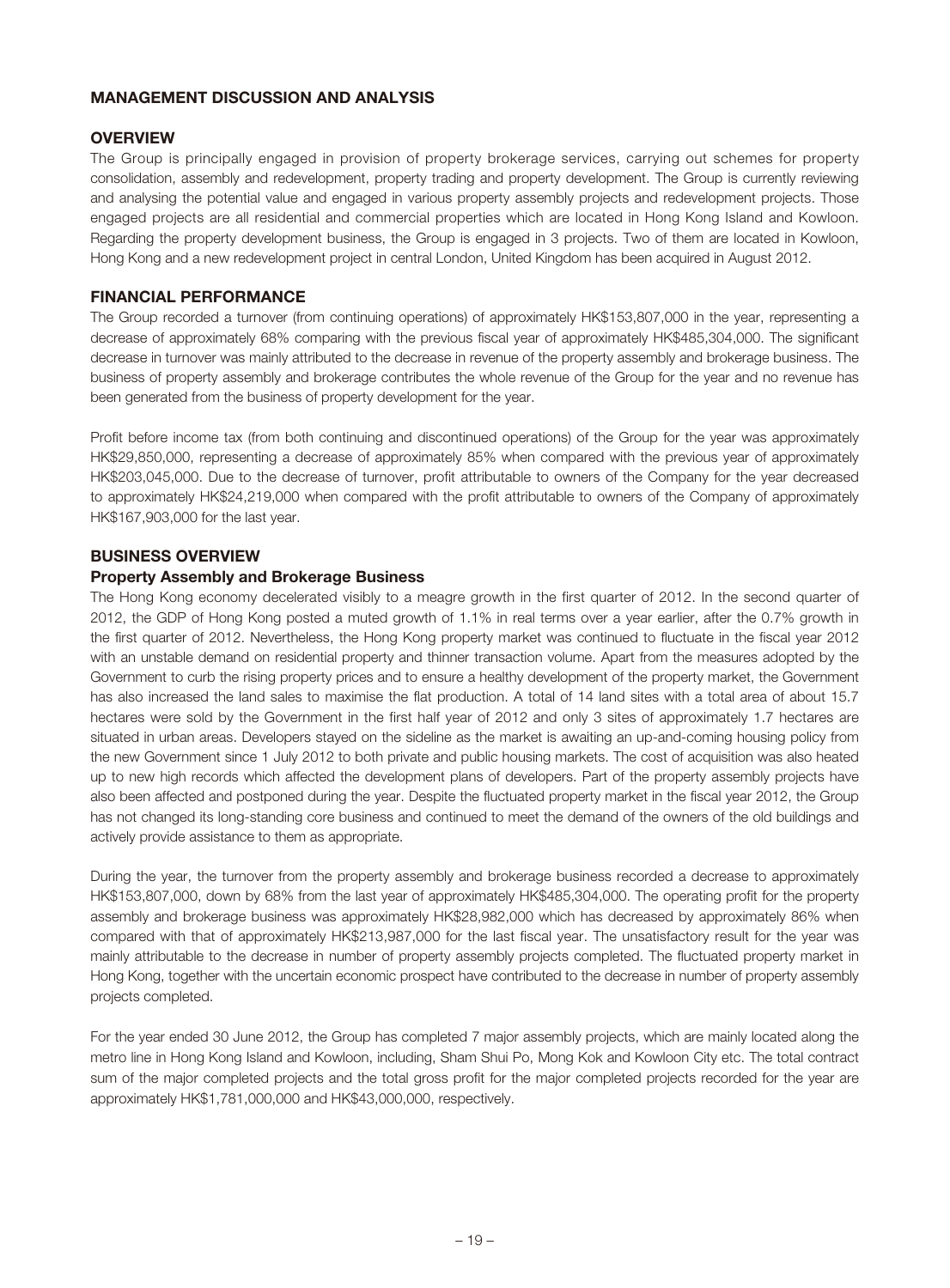As at 30 June 2012, the Group was reviewing, monitoring and engaging in various property assembly projects which are mainly located in Hong Kong Island, mainly in Mid-Levels, Sheung Wan, Causeway Bay, Western District, Shau Kei Wan, Quarry Bay, Aberdeen, etc. and in Kowloon, mainly in Mong Kok, Sham Shui Po, Tai Kok Tsui, Ho Man Tin, Kwun Tong, To Kwa Wan, Kowloon City, etc.

#### **Human Resources**

During the year, the Group employed approximately 115 staffs for the real estate team. The Group recognises that professional team members are the key to the successful and sustainable property assembly and brokerage business. With the long-term commitment to provide quality services and to ensure continuing improvement, our sales team should have various professional knowledge in the property industries. The Group has strengthened its supporting departments such as legal and development department. Furthermore, the Group has also provided regular internal training to update their professional knowledge and the market information.

#### **Corporate Identity Enhancement**

The Group continues to generate stable growth by capitalising its financial strength, strategic move and close connection with business partners in a volatile property environment. To move forward, the Group has revamped its corporate identity ("CI") in order to communicate a consistent brand value on all corporate communications. Several actions have been executed to promote the CI, such as broadcasting a new version of television advertisement and sponsoring television programmes in financial channels etc. The Group continues to promote the brand value via multi-channels so as to facilitate and enhance brand development.

#### **Corporate Social Responsibilities**

During the process of property assembly, the Group often comes across people, including the elderly and tenants, which are actually in need of various assistance. The Group has donated a total of \$10 million to the local non-government organisations (the "NGO"), Po Leung Kuk, to set up a charity fund in order to help the needy, who generally lack information about the assistance and measures provided by the Government and NGO. The fund applications started from 1 January 2012 while more than 100 units enjoy the benefits from the fund. Setting up the charity fund does not only broaden the donation program of the Group, but also help the charities that are focusing on helping people in the old districts who are in needed.

The Group believes that youngsters and children are the foundation of the society. Apart from the Po Leung Kuk charity fund, the Group also provides support to the education of the new generations. The Group has set up a "Richfield Group Scholarship" with the Hong Kong Polytechnic University for students studying the subject "Planning and Development" in Bachelor of Science in Surveying and Property Management programme during the year. The subject covers knowledge on urban planning in which the Group believes that it is an important issue for the society. The Richfield Group Scholarship will be awarded on the basis of the academic performance of students. In addition, the Group sponsored various cultural activities, such as a musical organised by the Hong Kong Children's Musical Theatre this year for enriching children's theatrical experiences and performances.

### **Property Development Business**

The Group kept on expanding its property development business, with a conservative strategy on investment in new projects in view of the uncertainties in the global scene. Benefited from the low interest rate and demand from the Mainland customers, property value is rising steadily.

The shareholder's agreement with a wholly owned subsidiary of Phoenix Asia Real Estate Investment, a customer of the Group, for establishing an associate for a property development project at Nos. 18-32 Junction Road, Kowloon, Hong Kong, which the Group has 30% equity interests, was steadily proceeded in the year. The project has a site area of approximately 10,200 square feet and a gross floor area of approximately 84,000 square feet. The vacant possession of the project was completed in June 2011 and the development work has been commenced during the year. The Group is intended to develop it into a composite residential/commercial building, which is expected to be completed in 2014.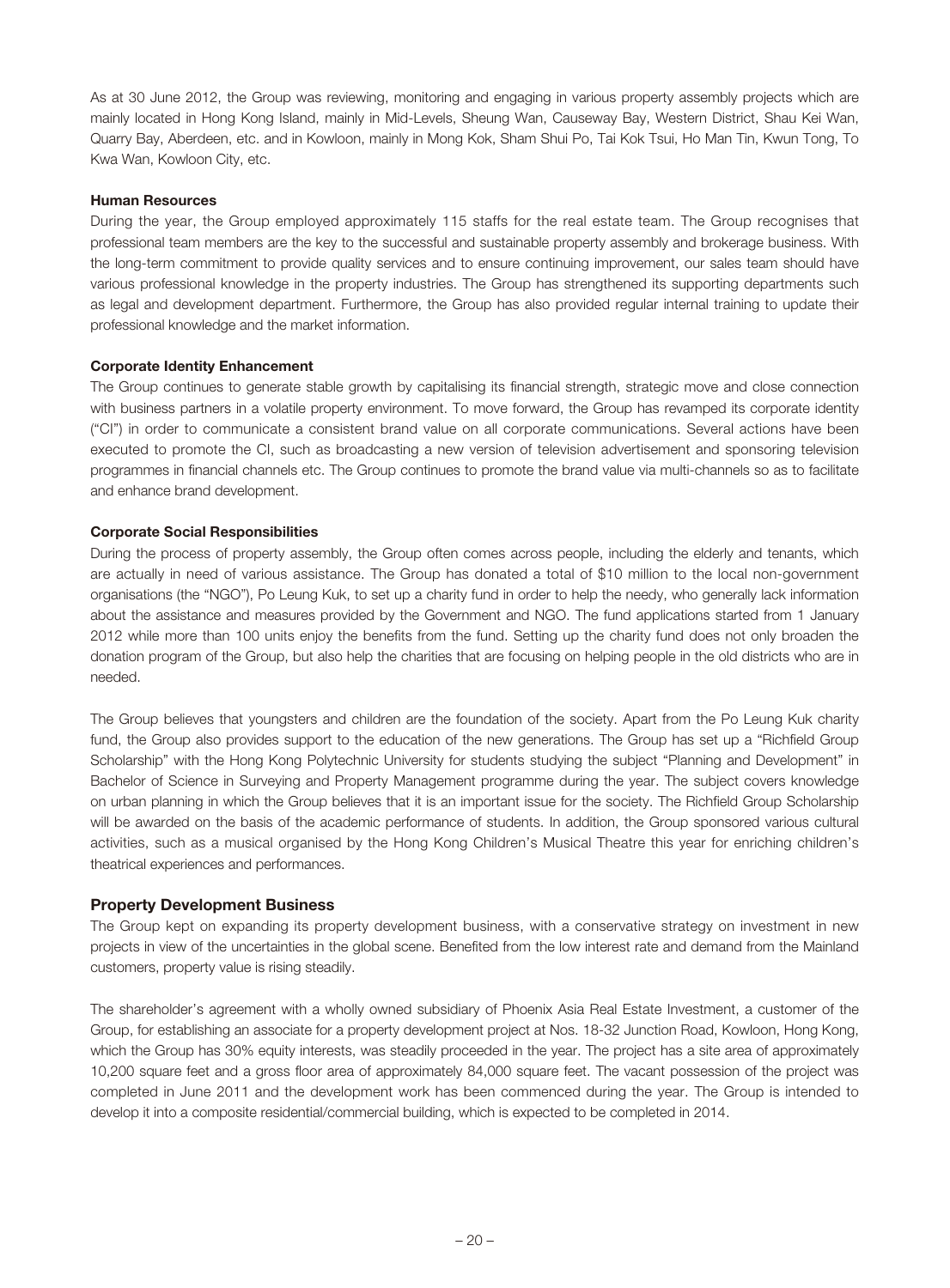In addition, the Group has also acquired all the property units of another property development project at Nos. 142-154 Carpenter Road, Kowloon during the year ended 30 June 2012. It has a site area of approximately 9,100 square feet and a gross floor area of approximately 82,000 square feet. The Group hold 100% equity interests of the project and the Group has commenced the development planning with a view to maximise its value to the Group. The project is intended to be developed into a composite residential/commercial building.

In August 2012, the Group has acquired its third redevelopment project in central London at Nos. 119-122 Bayswater Road, London, United Kingdom. The property is located on Bayswater Road, which is directly opposite to Hyde Park. It is well served by London public transport with Underground Station located within one minute walking distance. The property has a site area of approximately 8,000 square feet and formerly comprised 4 old Victorian terraced houses that were converted into a hotel with retail shops at ground floor. The property was acquired with an approval consented scheme which can be developed into high quality residential apartments with retail shops at ground floor and the total gross internal area is approximately 36,000 square feet. The main reason for diversifying to central London is that the prime central London continues to benefit from overseas demand with buyer looking for a safe haven for the capital.

In the future, the Group will continue to explore the best development proposals to meet the changes in the global market, and hence to maximise the shareholders' benefit.

# **PROSPECTS**

The residential property market of Hong Kong regained some momentum and was fluctuated since February 2012. The heated-up took place in consequence with different factors, such as the rebounce in stock markets and diminishing mortgage rates by several banks during the first quarter of 2012. The residential property prices turned more steady towards the end of the second quarter of 2012 with a thinner trading. However, in the first and second quarters of 2012, the overall flat prices recorded a new high over the previous historic peak in 1997 by around 16%.

In addition, the Government lowered the compulsory auction sales threshold of old building from 90% to 80% since 1 April 2010 and has implemented a Mandatory Building Inspection Scheme in June 2012. Although those new enactments can shorten the acquisition time required for assembly projects and would greatly facilitate private sector participation in urban renewal, it also stimulated the growth of the overall acquisition price of old buildings by landlords and owners. Purchasing old tenement buildings for redevelopment became worthwhile investment. The high acquisition price affects plans of developers, in which challenging the property assembly and brokerage business.

Even though the Government announced the "2012–2013 Land Sales Programme" in February 2012 to provide a total of about 13,500 flats, the supply of land in urban areas still remained scarce by the government, property assembly for redevelopment continues to be one of the main sources of land supply to the developers in the light of the scarce supply of land in Hong Kong. The Group will focus on the property assembly projects in various prime locations in the metro area. The Group will from time to time review and manage the project mix to maintain the profitability. The property assembly and brokerage business will continue to generate a stable income to the Group, and bring the best return to its shareholders.

The Group has been proactively seeking to diversify its business scope. The Group has been engaging in property developments that broaden the revenue base which benefit the Company and the shareholders as a whole in the long run. During the year, the Group has engaged in two property development projects in Hong Kong and those projects represent excellent opportunities for the Group entering the property development market and will enhance the shareholders' value. The acquisition of the third redevelopment project in central London after the year ended 30 June 2012 also provide a very good opportunity for diversity to another potential property market, which is strongly supported by international buyers. While there has been some concerns over the impact caused by the changes to the stamp duty regulations in the United Kingdom, these do not yet appear to have dampened the demand by overseas buyers in central London. We expect demand to remain strong for good residential schemes and location in central London.

The experience of the Group obtained in those projects can be applicable to our future property development projects. The Group carries out meticulous review on each property development project and proactively responds to any policy changes in order to devise the most advantageous development plan, as to ensure the value and margin of each project.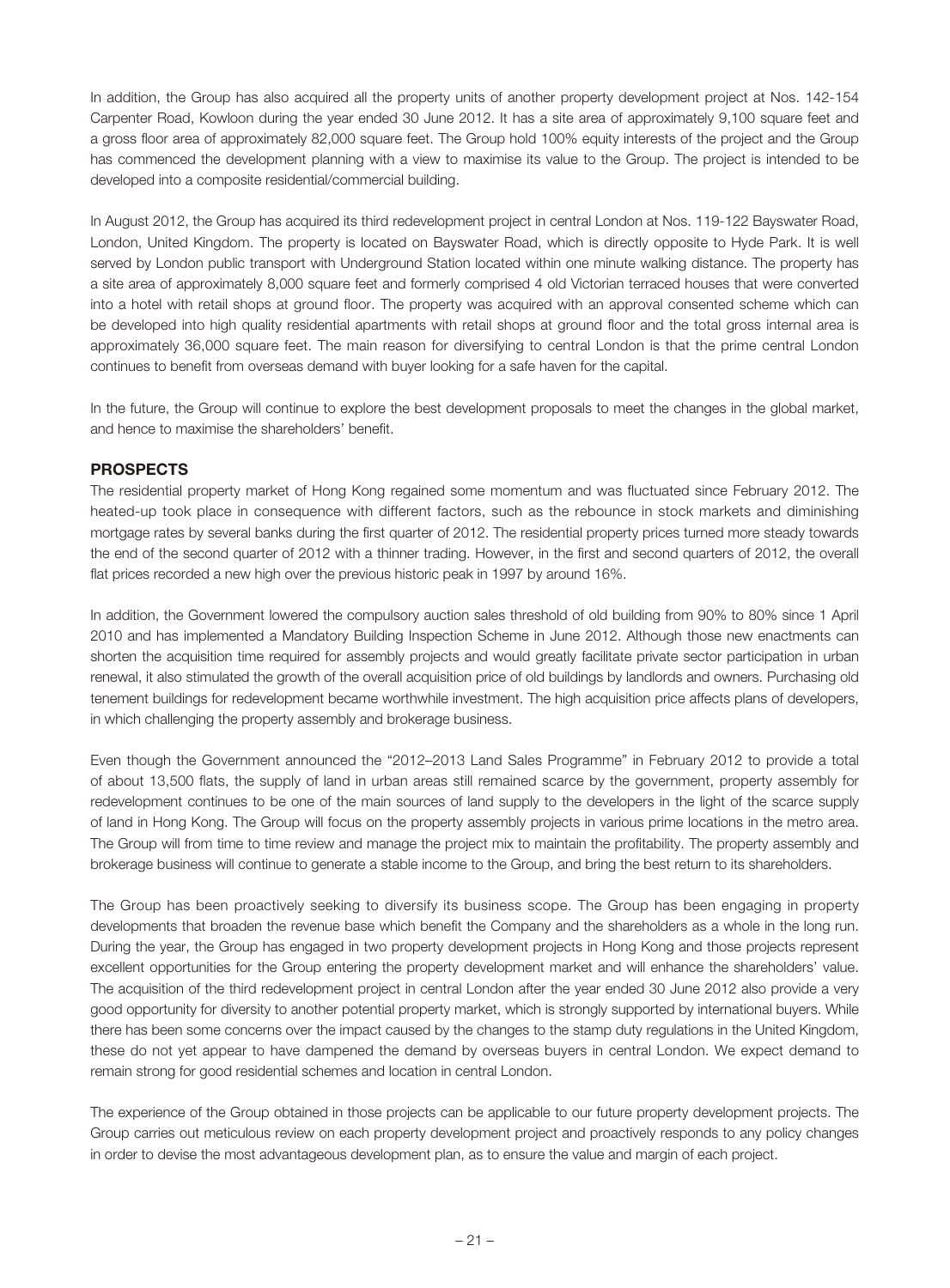With the growing demand and needs of residential properties in urban area, the Group is optimistic in property assembly and brokerage business and property development businesses. The Group is dedicated to develop strategically in the property assembly and brokerage business and the property development business and actively seeking opportunities for premium property redevelopment projects so as to drive the growth of the Group.

The Group has been committed to conducting property assembly since 2007, and it is also our pursuit to alleviate the problem of urban aging in the old districts, and thereby improve the environment and quality of life in those neighborhoods.

# **LIQUIDITY, FINANCIAL RESOURCES AND CAPITAL STRUCTURE**

As at 30 June 2012, the Group had net current assets of approximately HK\$1,224,328,000 (2011: approximately HK\$1,287,835,000) including bank and cash balances of approximately HK\$617,416,000 (2011: approximately HK\$756,248,000).

The gearing ratio was 16.99% as at 30 June 2012 (2011: 9.97%). The gearing ratio is derived by dividing the total of bank overdraft, loans and finance lease liabilities by total assets. The gearing ratio has increased for the financial year under review when compared to 30 June 2011 due to the bank borrowings for the properties under development, properties held for trading and leasehold properties for the year.

During the year, the Group financed its operations with its own working capital and bank borrowing. As at 30 June 2012, total unsecured and secured banking borrowings of the Group amounted to approximately HK\$374,731,000 (2011: approximately HK\$215,983,000), which are repayable within a period of not exceeding 5 years. Total other borrowings of the Group amounted to approximately HK\$1,866,000 (2011: approximately HK\$912,000), which are repayable within a period of not exceeding 5 years.

# **SIGNIFICANT INVESTMENT HELD, MATERIAL ACQUISITIONS OR DISPOSALS OF SUBSIDIARIES AND AFFILIATED COMPANIES, AND FUTURE PLANS FOR MATERIAL INVESTMENTS OR CAPITAL ASSETS**

Save for those disclosed in this announcement, there were no significant investment held, material acquisitions or disposals of subsidiaries and affiliated companies during the year and there is no plan for material investments or capital assets as at the date of this announcement.

# **PLEDGE OF ASSETS**

As at 30 June 2012, properties under development, properties held for trading and leasehold properties of the Group with a carrying value of approximately HK\$426,888,000, HK\$190,000,000 and HK\$103,000,000 (30 June 2011: approximately HK\$381,150,000, Nil and Nil), respectively were pledged to secure banking facilities for the Group.

## **CONTINGENT LIABILITIES**

As at 30 June 2012, the Company had given guarantees of HK\$728,000,000 (2011: HK\$634,000,000) in respect of the banking facilities of the subsidiaries and the associate for the property development projects at Nos. 142-154 Carpenter Road, Kowloon, and Nos. 18-32 Junction Road, Kowloon, Hong Kong and the properties held for trading for those shops in Wing Lee Building, Kowloon, Hong Kong.

# **LEASE AND CONTRACTED COMMITMENTS**

The Group leases a number of properties under operating leases. The leases run for an initial period of two years (2011: one to three years), with an option to renew the lease and renegotiated the terms at the expiry date or at dates as mutually agreed between the Group and respective landlords/lessors. As at 30 June 2012 and 2011, none of the leases included contingent rentals.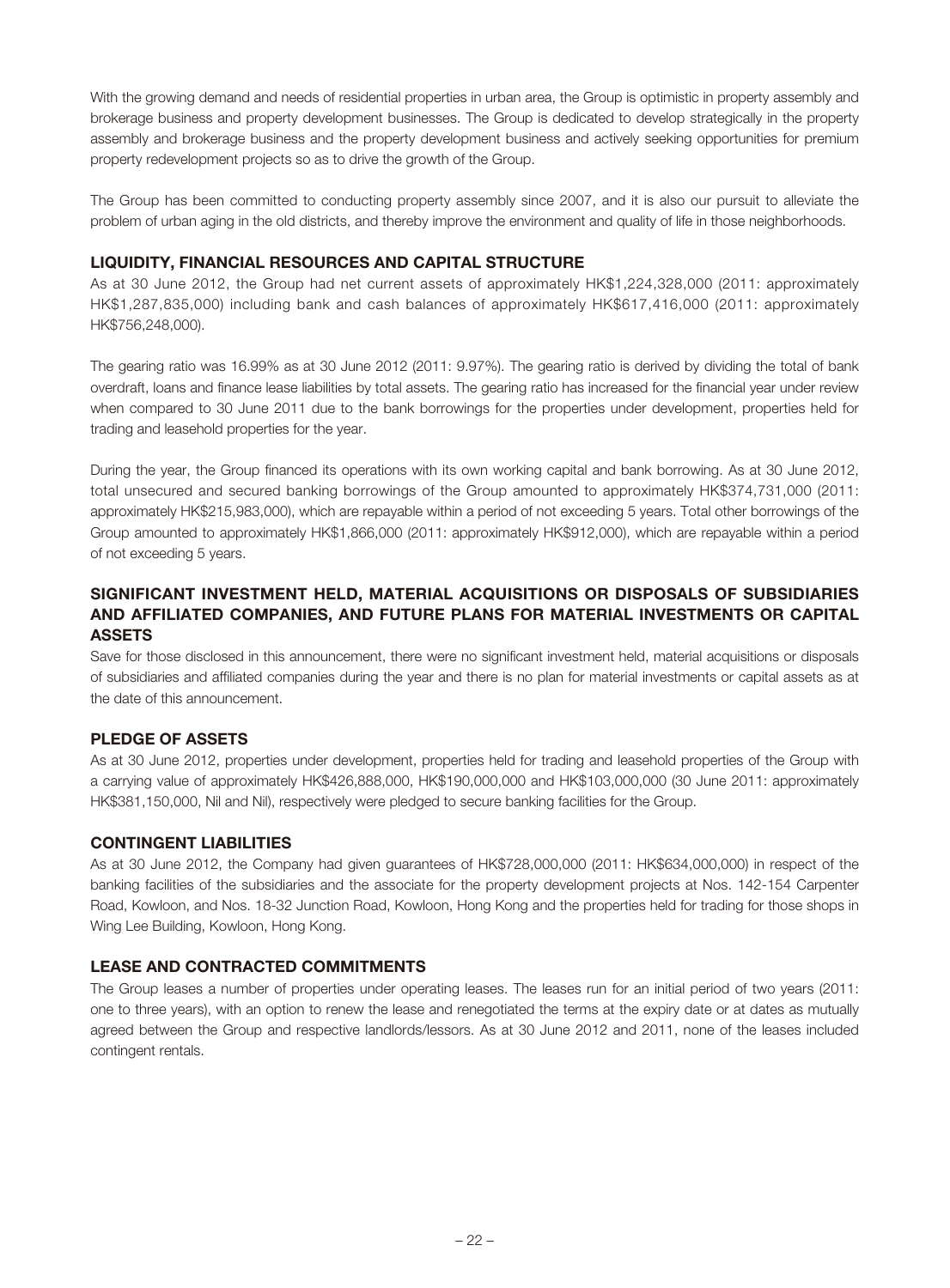At 30 June 2012, the total future minimum lease payments under non-cancellable operating leases payable by the Group are as follows:

|                              | 2012<br><b>HK\$'000</b>  | 2011<br>HK\$'000 |
|------------------------------|--------------------------|------------------|
| Within one year              | 758                      | 3,184            |
| In the second to fifth years | $\overline{\phantom{a}}$ | 646              |
|                              | 758                      | 3,830            |

# **CAPITAL COMMITMENTS**

|                                     | Group                    |                  | Company                 |                  |
|-------------------------------------|--------------------------|------------------|-------------------------|------------------|
|                                     | 2012<br><b>HK\$'000</b>  | 2011<br>HK\$'000 | 2012<br><b>HK\$'000</b> | 2011<br>HK\$'000 |
| Contracted but not provided for:    |                          |                  |                         |                  |
| Property, plant and equipment       | $\overline{\phantom{a}}$ | 68,745           | -                       |                  |
| Available-for-sale financial assets | 8,096                    | 2,347            | 8,096                   | 2,347            |
|                                     | 8,096                    | 71,092           | 8,096                   | 2,347            |

### **FOREIGN EXCHANGE EXPOSURE**

The Group's income and expenditure during the year were denominated in United States dollars ("US\$"), British Pound ("GBP"), HK dollars ("HK\$") and Renminbi ("RMB"), and most of the assets and liabilities as at 30 June 2012 were denominated in US\$, GBP, HK\$ and RMB. Accordingly, the Board is of the view that, to a certain extent, the Group is exposed to foreign currency exchange risk. For the US\$ foreign exchange exposure, the Board believes the exposure is small as the exchange rate of US\$ to HK\$ is comparatively stable. However, the Group is exposed to RMB and GBP foreign exchange exposure and fluctuation of exchange rates of RMB and GBP against HK\$ could affect the Group's results of operations. During the year, no hedging transaction or arrangement was made since the exchange rate of RMB and GBP to HK\$ is also fairly stable.

# **TREASURY POLICIES**

The Group adopts a conservative approach towards its treasury policies. The Group strives to reduce exposure to credit risk by performing ongoing credit evaluations of the financial conditions of its customers. To manage liquidity risk, the Board closely monitors the Group's liquidity position to ensure that the liquidity structure of the Group's assets, liabilities and commitments can meet its funding requirements.

### **EMPLOYEES AND REMUNERATION POLICIES**

As at 30 June 2012, the Group had 178 (2011: 232) employees, including Directors. Total staff costs (including Directors' emoluments) were approximately HK\$73,255,000 for the year as compared to approximately HK\$176,747,000 in last year. Remuneration is determined with reference to market terms and the performance, qualification and experience of individual employee. Year-end bonus based on individual performance will be paid to employees as recognition of and reward for their contributions. Other benefits include contributions to statutory mandatory provident fund scheme to its employees in Hong Kong and share option scheme.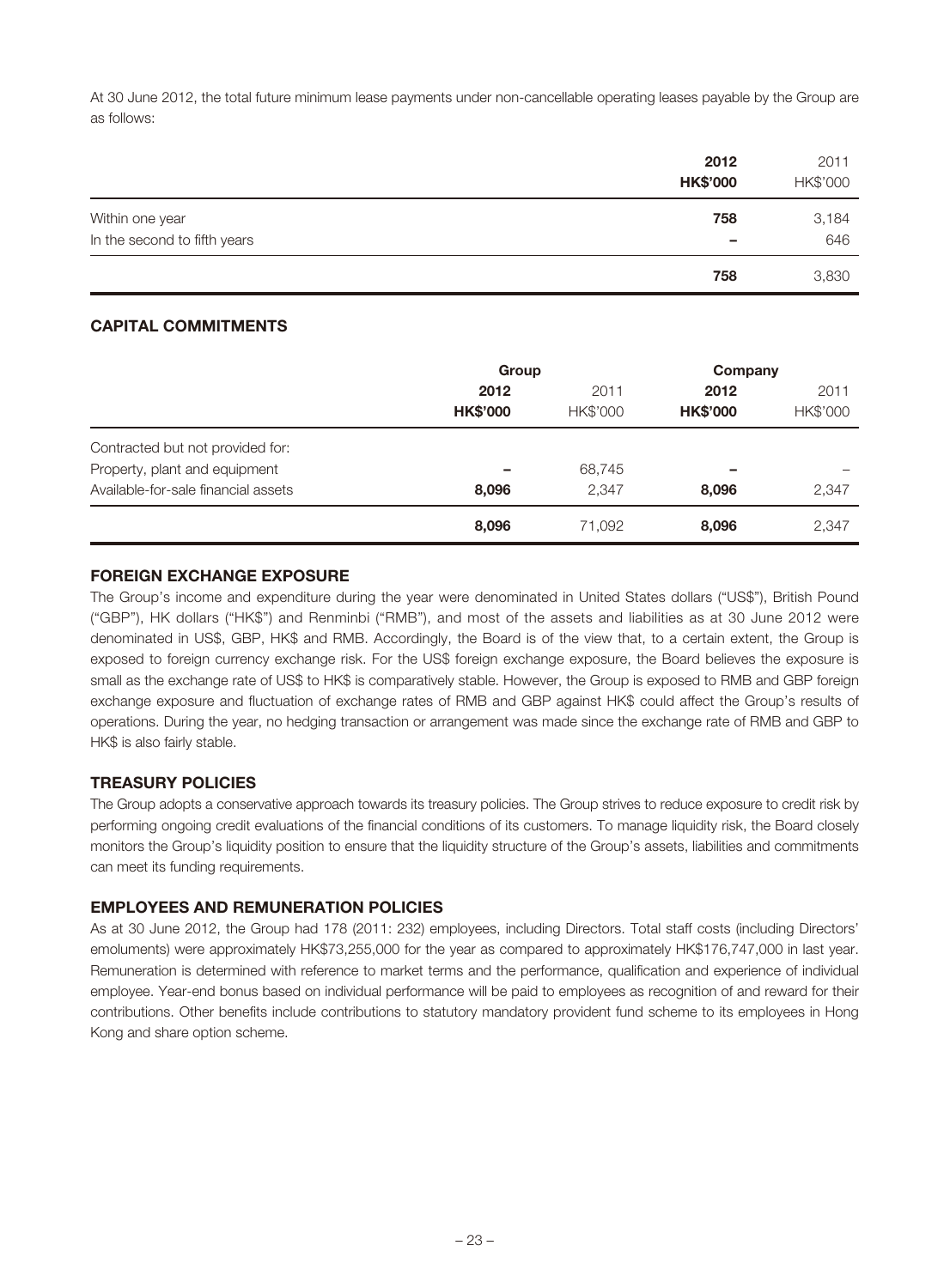### **DIVIDEND**

The Board recommends the payment of a final dividend of HK0.287 cent per ordinary share for the year ended 30 June 2012 (2011: HK0.287 cent per ordinary share) to the shareholders whose names appear on the register of members of the Company on 27 November 2012. The proposed final dividend is subject to the shareholders' approval at the AGM and will be paid on or around 18 December 2012.

### **CLOSURE OF REGISTER OF MEMBERS**

The register of members of the Company will be closed from Thursday, 15 November 2012 to Tuesday, 20 November 2012, both days inclusive, during which period no transfer of shares will be registered. In order to attend the AGM, all transfer of shares, accompanied by the relevant share certificates and transfer forms, must be lodged with the Company's branch share registrars in Hong Kong, Tricor Tengis Limited at 26th Floor, Tesbury Centre, 28 Queen's Road East, Wanchai, Hong Kong for registration not later than 4:30 p.m. on Wednesday, 14 November 2012.

The register of members of the Company will be closed from Monday, 26 November 2012 to Tuesday, 27 November 2012, both days inclusive, during which period no transfer of shares will be registered. In order to qualify for the final dividend, all transfers of shares, accompanied by the relevant share certificates and transfer forms, must be lodged with the Company's branch share registrars in Hong Kong, Tricor Tengis Limited at 26th Floor, Tesbury Centre, 28 Queen's Road East, Wanchai, Hong Kong for registration not later than 4:30 p.m. on Friday, 23 November 2012.

# **CORPORATE GOVERNANCE PRACTICES**

The Company has adopted the code provisions set out in the Code on Corporate Governance Practices to the former Appendix 14 of the Rules Governing the Listing of Securities on the Stock Exchange (the "Listing Rules") (the "Former CG Code") from 1 July 2011 to 31 March 2012 and has complied with all the code provisions as set out in Corporate Governance Code and Corporate Governance Report to the existing Appendix 14 of the Listing Rules (the "CG Code") from 1 April 2012 to 30 June 2012 except for the code provisions A.2.1 of both the Former and CG Codes, and code provision A.4.1 of the Former CG Code.

(i) Code provision A.2.1 of both the Former and CG Codes specify that the roles of chairman and chief executive officer (chief executive to the CG Code) should be separate and should not be performed by the same individual. The division of responsibilities between the chairman and chief executive officer (chief executive to the CG Code) should be clearly established and set out in writing.

The post of chairman of the Company (the "Chairman") has been vacant since the resignation of Mr. Pong Wai San, Wilson ("Mr. Pong") as the Chairman with effect from 5 February 2008. If candidate with suitable skills and experience is identified within or outside the Group, the Company will make necessary arrangement for the new appointment at appropriate time.

(ii) Code provision A.4.1 of the Former CG Code specifies that non-executive directors should be appointed for a specific term, subject to re-election.

During the period from 1 July 2011 to 11 December 2011, Mr. Li Chi Chung ("Mr. Li") acted as the non-executive Director without specific term of service since no appointment letter has been entered between Mr. Li and the Company but his appointment was subject to retirement by rotation and he offered himself for re-election in accordance with the article of association of the Company. Following the resignation of Mr. Li as the non-executive Director with effect from 12 December 2011, the Company has complied with code provision A.4.1 of the Former CG Code.

# **CODE OF CONDUCT REGARDING SECURITIES TRANSACTIONS BY DIRECTORS**

The Company has adopted a code of conduct regarding securities transactions by Directors on terms no less exacting than the required standard of dealings set out in the Model Code for Securities Transactions by Directors of Listed Issuers (the "Model Code") as set out in the Appendix 10 of the Listing Rules. Having made specific enquiry of all Directors, the Company was not aware of any non-compliance with such required standard of dealings and its code of conduct regarding securities transactions by Directors throughout the year.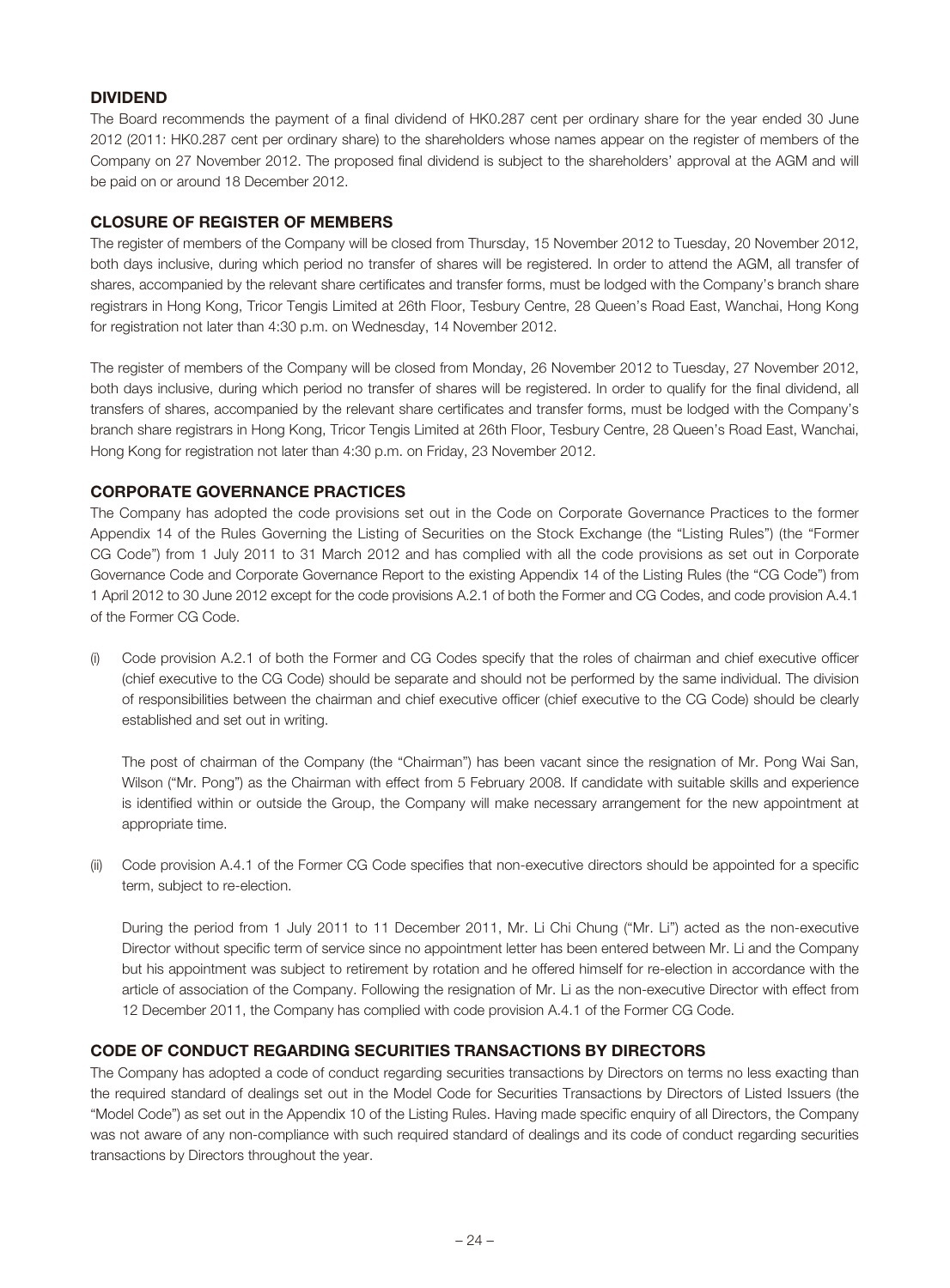### **REMUNERATION COMMITTEE**

According to the Listing Rules, the Company has to set up a remuneration committee comprising a majority of independent non-executive Directors. The remuneration committee of the Company (the "Remuneration Committee") was established on 23 March 2007 with written terms of reference which were revised on 28 February 2011 and 30 March 2012 respectively. As at the date of this announcement, the Remuneration Committee consists of three members, of which all are independent non-executive Directors, namely Mr. Koo, Mr. Lung and Ms. Yeung, which schedules to meet at least once a year.

According to the Rule 3.25 of the Listing Rules with effect from 1 April 2012, the chairman of the Remuneration Committee should be an independent non-executive Director. In order to comply with the Rule 3.25 of the Listing Rules, Mr. Lung was appointed as the chairman of the Remuneration Committee with effect from 12 December 2011 following the resignation of Mr. Pong as the chairman of the Remuneration Committee. The quorum necessary for the transaction of business is two.

The revised terms of reference of the Remuneration Committee are posted on the websites of the Stock Exchange and the Company.

The roles and functions of the Remuneration Committee include to make recommendation to the Board on the remuneration packages of individual executive Directors, which include benefits in kind, pension rights and compensation payments, including any compensation payable for loss and termination of their office or appointment, and make recommendations to the Board of the remuneration of non-executive Directors.

The Remuneration Committee held 3 meetings during the year to review its terms of reference, the remuneration packages of all the Directors and senior management of the Company.

### **NOMINATION COMMITTEE**

According to code provision A.5 of the CG Code, the Company has to set up a nomination committee comprising a majority of independent non-executive Directors. The nomination committee of the Company (the "Nomination Committee") was established on 12 November 2007 with written terms of revise which were revised on 28 February 2011 and 30 March 2012 respectively. As at the date of this announcement, the Nomination Committee consists of three members, of which all are independent non-executive Directors, namely Mr. Koo, Mr. Lung and Ms. Yeung, which schedules to meet at least once a year.

With effect from 12 December 2011, Mr. Lai ceased to be the chairman and member of the Nomination Committee upon his re-designation from the independent non-executive Director to non-executive Director and Ms. Yeung was appointed as the chairwoman of the Nomination Committee. The quorum necessary for the transaction of business is two.

The revised terms of reference of the Nomination Committee are posted on the websites of both the Stock Exchange and the Company.

The roles and functions of the Nomination Committee include nomination of the potential candidates for directorship, reviewing the nomination of the Directors and making recommendations to the Board for ensuring that all nominations are fair and transparent.

The Nomination Committee held 2 meetings during the year to review its term of references, the structure, size and composition of the Board, assess the independence of independent non-executive Directors, and make recommendations to the Board relating to the renewal services of independent non-executive Directors.